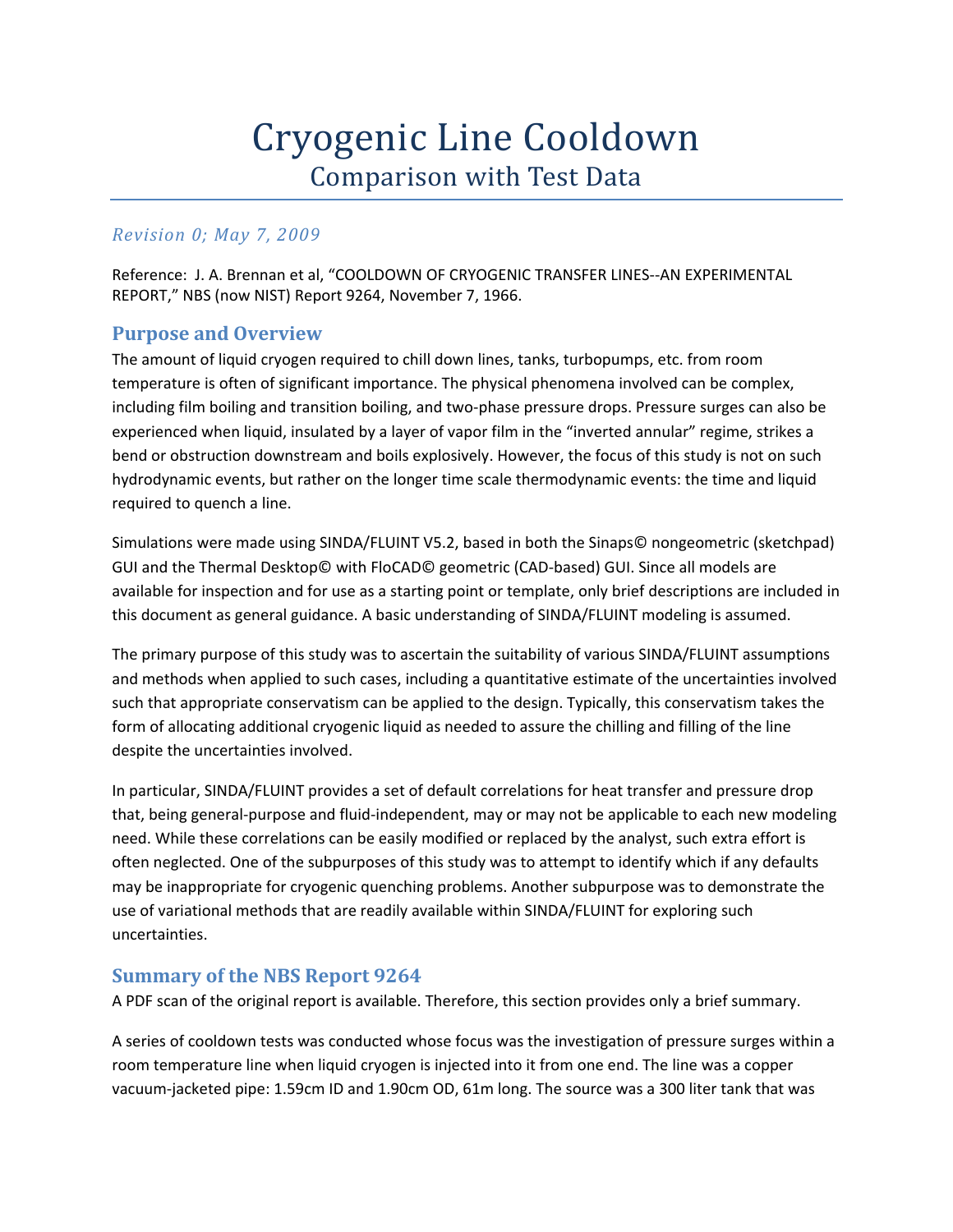filled with either liquid hydrogen or liquid nitrogen. The opposite end of the line was open to the atmosphere (approx. 0.82 atmosphere in Boulder, Colorado). At time zero a valve was opened, allowing liquid to flow into the line. Pressure and temperature histories were recorded at 4 stations along the line (6.1m, 24.4m, 43m, and 60.4m from the supply tank).



The figure below was extracted from Figure 1 of the NBS report.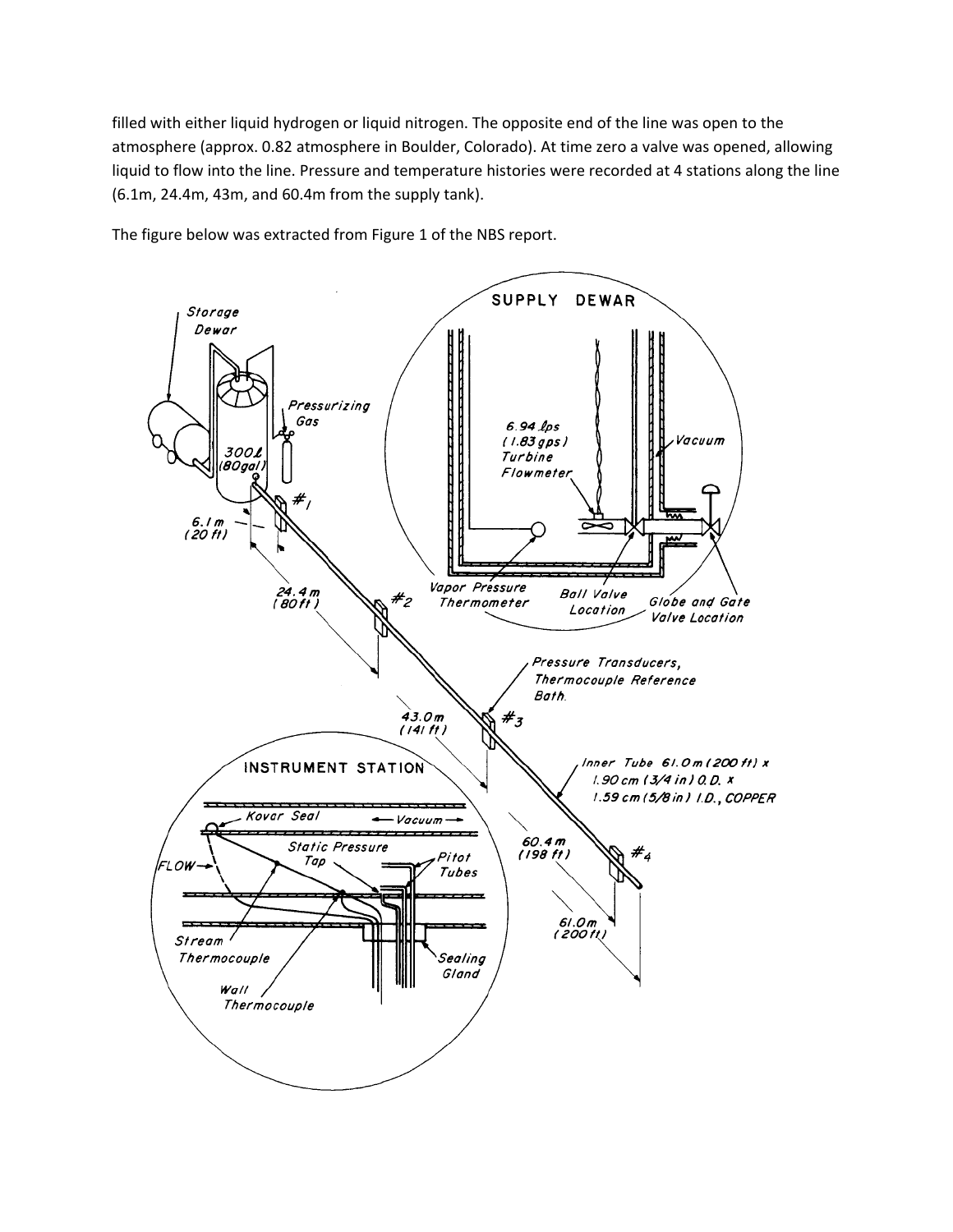The fluid within the supply dewar was either (1) pressurized and allowed to come to approximate thermal equilibrium at that pressure ("saturated"), or was (2) quickly pressurized from saturation at atmospheric pressure ("subcooled").

Some of the ambiguities or uncertainties in the report, and their relative importance, are discussed below:

- 1. The initial temperature of the liquid is unknown, despite the declaration of "saturated" or "subcooled." However, a reasonable value can be guessed from the test data, and the results are not very sensitive to this uncertainty.
- 2. The nature of the pressurizing gas, though presumed to be helium, is unknown, as is the hold time. Dissolution/evolution of the gas is therefore neglected, and the consistent trend between saturated and subcooled runs (at least for hydrogen) is taken as an indication that this effect is indeed negligible. (The presumption here is that the subcooled runs should be nearly free of dissolved gas since the hold times must have been very short.)
- 3. The type of valve used for each test is unknown. However, since the focus of this study is on longer time-scale events, and since the results were insensitive to the small magnitude of pressure losses associated with each valve, this unknown is not important. A ball valve (very low resistance) was assumed for most analyses reported. Valve opening times were assumed instantaneous.
- 4. The nature of the vacuum-jacketed shield is unknown, but the results are largely insensitive to variations in the model of this insulation.
- 5. The material specification for the copper line is missing. While the thermal conductivity of various alloys is highly variable, that particular property does not have much effect on results. More important is the specific heat, but fortunately variations between alloys are relatively small: on the order of 5% or less. OFHC copper was used as a baseline (even though it would have likely been unavailable in drawn tubing) and uncertainties in the specific heat were explored analytically.
- 6. The accuracy of the supply pressure and the line temperature measurements is unknown. There are clear indications of problems in the thermistry based on inconsistent results. (This is noted in the NBS report.<sup>1</sup>)
- 7. The amount of initial fill of liquid in the supply tank is uncertain, and pressures can drop during the run due to depletion (expansion of the ullage). The volume of the line is 12 liters compared to 300 liters in the supply tank, but it can take perhaps 30‐50 liters of liquid hydrogen to accomplish the cooldown event. This effect (i.e., the added uncertainty in the supply pressure) is more important for hydrogen runs than for nitrogen runs, since the amount of liquid nitrogen required is much less (about 15‐20 liters).

 $1$  The crossing of lines at cold temperatures was noted in the NBS report as an indication of measurement error. For example, station 3 often stayed warmer than station 4, which was downstream of it. Interestingly, some of this discrepancy actually has a physical explanation that the NBS authors did not appear to consider. In saturated runs, or in downstream sections, the liquid continues to flash as the pressure drops. This means that while both stations 3 and 4 might contain mostly liquid, they are at different pressures, and so different saturation conditions. Therefore, station 4 *should* be colder since it is nearer the exit (and so at a lower pressure than is station 3).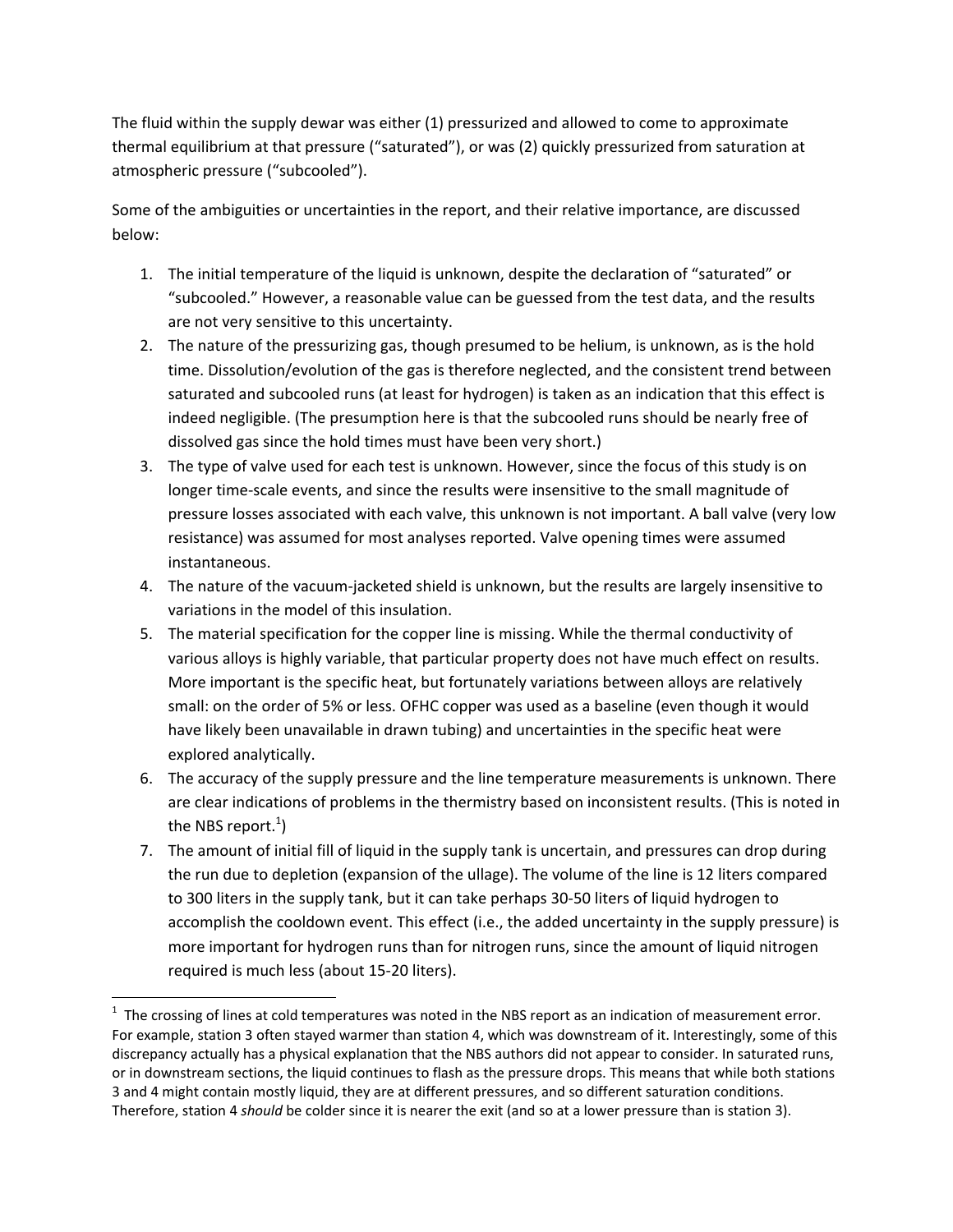- 8. The relative amount of para versus ortho hydrogen is unknown. This turns out to be a cause of significant uncertainty in the results for hydrogen cases, as will be explained in detail below.
- 9. The ID and roughness of the tube are uncertain. The classification of the tube is not known, and the dimensions do not correspond to currently available off‐the‐shelf options. While the roughness uncertainty is not significant, one percent uncertainty (i.e., on the order the manufacturing tolerance) in the ID makes a very big difference in the results.

The curves from various figures in the NBS report were converted into digital data so that the results could be plotted together with SINDA/FLUINT predictions, and also so that numerical measurements of goodness of fit (e.g., root-mean-square or RMS error) could be calculated. The NIST plots include sparse data markers with lines drawn between them. It is not clear whether this treatment was used because only a few data points were available, or because only representative points were depicted. In other words, it is not clear how faithfully one should attempt to represent the drawn curves versus the data points. For example, is the frequency of the oscillation in the data of station 1 in Figure 14 accurate, or a is it a result of sampling error? Fortunately, this uncertainty is not critical.

More importantly, some of the traces begin late (long after time zero) or stop short (before the end of other data). However, in order to compare numerically, data for each station for the entire event is required, so some effort was made to extrapolate the data in the plots. Also, it is clear from some plots (e.g., Figure 6) that the valve was opened a second or two before time zero: data needed to be shifted to the right slightly in order to be compared with analysis. None of these adjustments was made with intent to alter the comparison with analysis results. The digitized data, in the form of SINDA arrays, is available along with the models for inspection or comparison with the original hardcopy plots in the NBS report.

| Figure         | Fluid        | Pressure (atm.) | State     |
|----------------|--------------|-----------------|-----------|
| $\overline{2}$ | hydrogen     | 5.1             | saturated |
| 3              | $\mathbf{u}$ | 2.5             | subcooled |
| 4              | $\mathbf{u}$ | 4.2             | subcooled |
| 5              | $\mathbf{u}$ | 5.9             | subcooled |
| 6              | $\mathbf{u}$ | 7.6             | subcooled |
| 7              | $\mathbf{u}$ | 11              | subcooled |
| 10             | nitrogen     | 2.5             | saturated |
| 11             | $\mathbf{u}$ | 3.4             | saturated |
| 12             | $\mathbf{u}$ | 5.9             | saturated |
| 13             | $\mathbf{u}$ | 4.2             | subcooled |
| 14             | $\mathbf{u}$ | 5.9             | subcooled |

A summary of the tests used for comparison are listed below. The NBS figure number is used for naming run cases and files.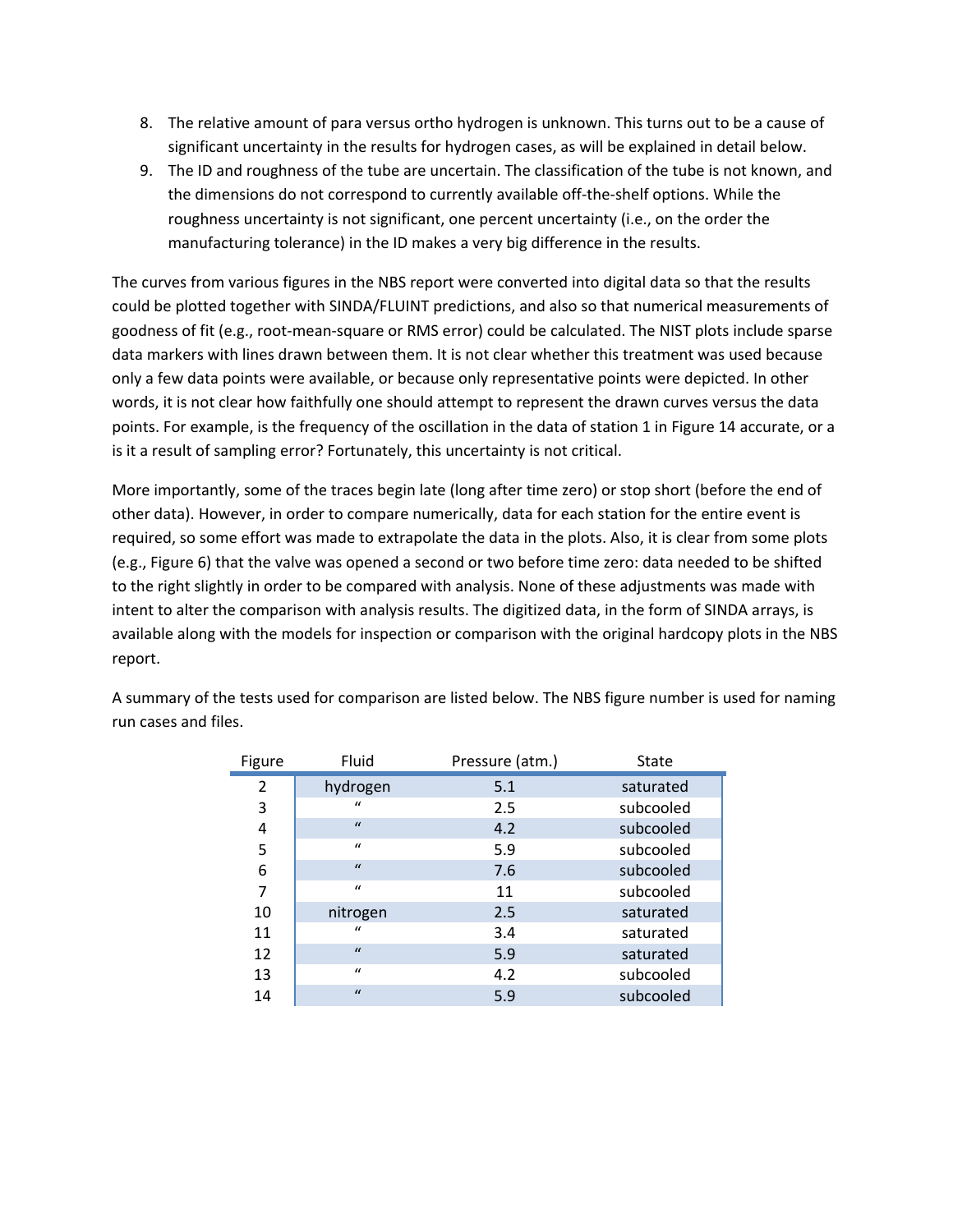## **Notes on Properties**

Fluid properties originate from Version 8 of NIST's REFPROP program (http://www.nist.gov/srd/nist23.htm).

#### Copper properties were also taken from NIST data

(http://cryogenics.nist.gov/MPropsMAY/OFHC%20Copper/OFHC\_Copper\_rev.htm). OFHC copper properties were used even though the actual alloy is unknown. Uncertainties in thermal conductivity are almost completely irrelevant, so RRR=50 OFHC was chosen arbitrarily. Uncertainties in specific heat were very relevant, so this uncertainty was explored analytically, as will be explained below.

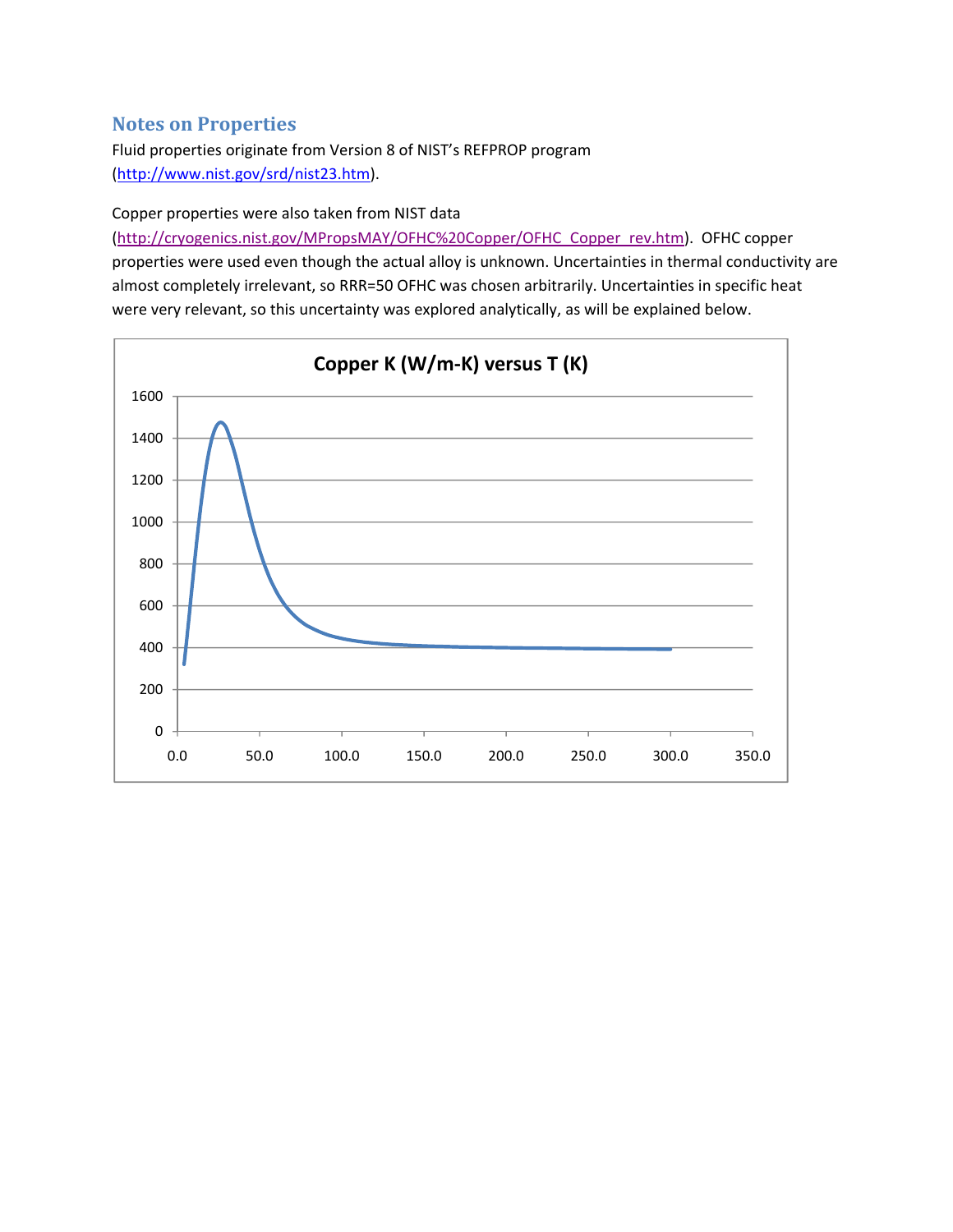

## **SINDA/FLUINT Modeling**

Stagnant (LSTAT=STAG) *plena* are used to represent both the supply dewar and the ambient exhaust. For the supply dewar, the best-guess temperature is corrected before the start of a transient if it is higher than saturation, since the inlet plenum (#1000 in the Sinaps models) contains only liquid (whether saturated or subcooled).

For the outlet plenum (#2000), only its pressure is relevant. Therefore to avoid the need for analyzing mixtures, either 100% nitrogen or 100% hydrogen at atmospheric temperature and pressure is used.

Similarly, the pipe is assumed to start with room temperature nitrogen or hydrogen instead of air, since the clearing of the initial air in the line is estimated to take less than a second.

A 20‐segment Sinaps or FloCAD *Pipe* (SINDA/FLUINT *HX macro* plus wall model) is used to represent the copper line. The Sinaps diagram is shown at the left below, and the FloCAD diagram (without the pipe wall, and with radiation applied separately using RadCAD rather than explicitly on the diagram as it is in Sinaps) is shown at the right below.

In a 200 foot (61m) long line that is axially discretized into 20 equal sections, the locations of the thermal wall nodes are at 10, 30, 50 … feet along the line. But the measurement stations are at 40, 80, … feet. To be able to compare test and predictions at the same axial location, the average of two wall nodes is sent to a separate nonphysical node via *one‐way conductors*, visible as the V‐shapes in the diagrams. This step makes plotting easy, but could be avoided using *registers* and *expressions*. For a model with a resolution of 40, there is a one‐to‐one correspondence between node locations and thermocouple locations.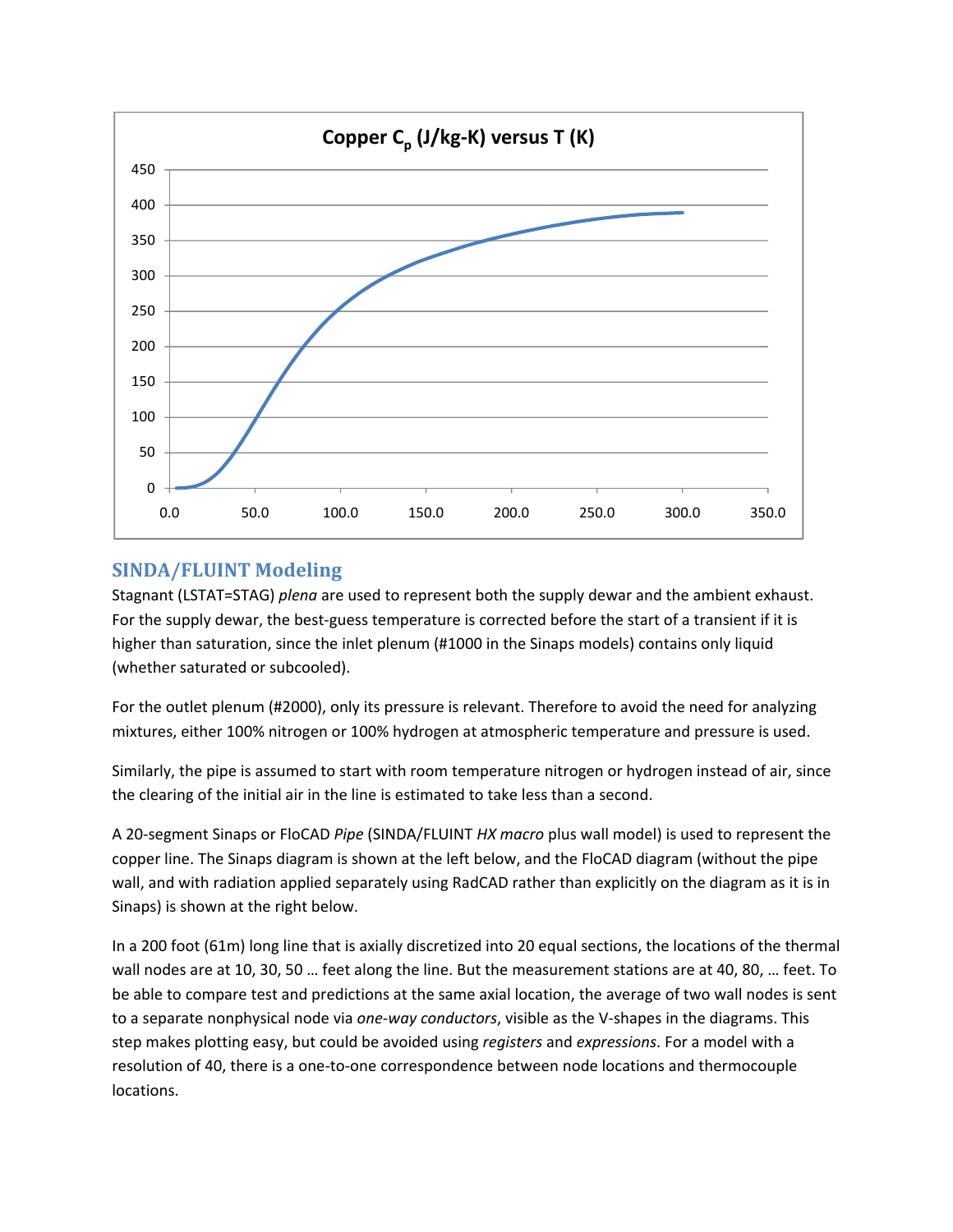

The exit paths are set to UPF=1.0 to make sure that the downstream (ambient) state does not affect friction calculation in that last (exit) path.

The choice of 20 segments can be adjusted by changing both the integer register *resol* plus editing the Pipe. A model built with 40 segments produced essentially identical results: the resolution of 20 is therefore adequate.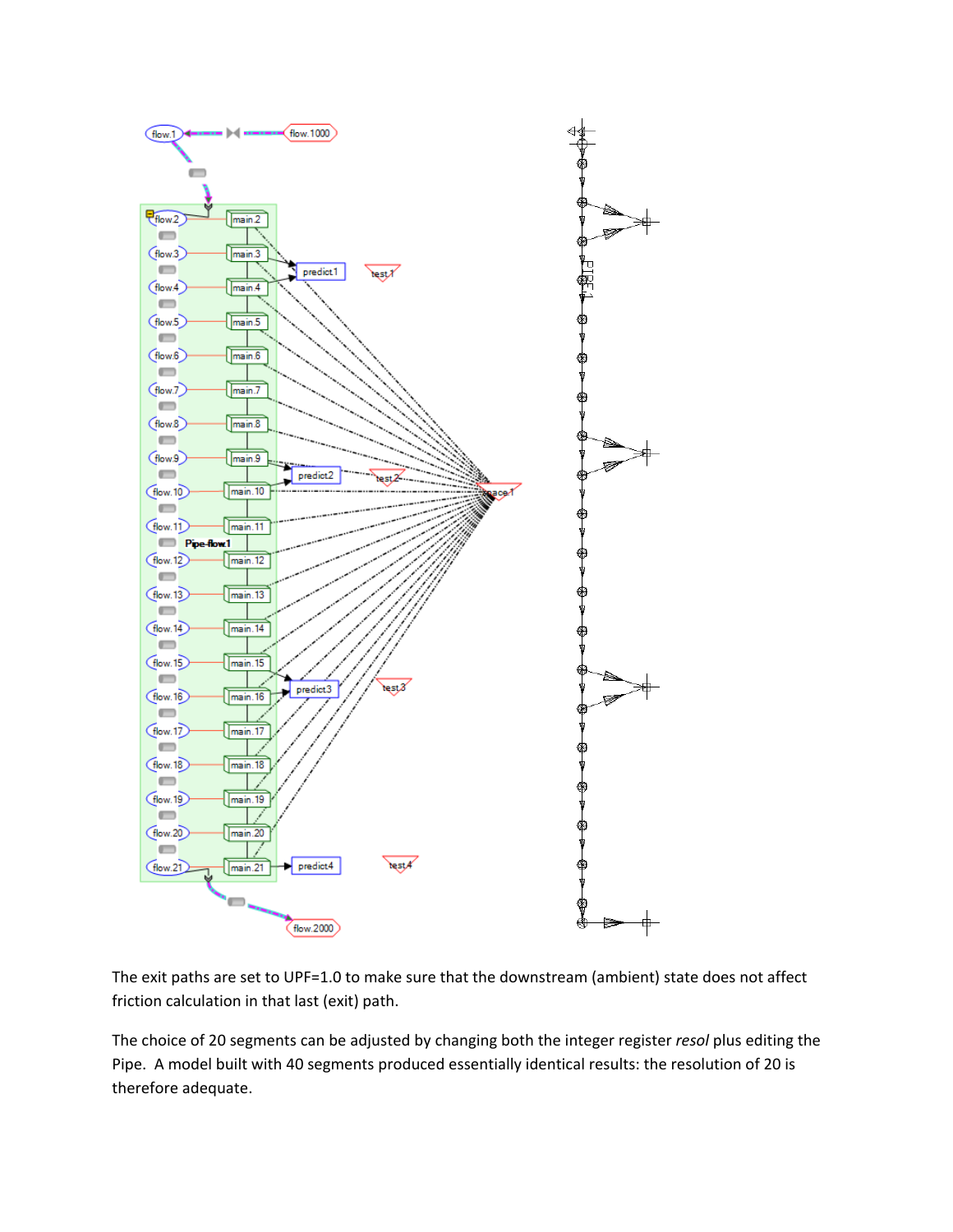*Junctions* (instantaneous control volumes) can be used within the Pipe instead of time‐dependent *tanks*, because the residence time of fluid within the line is very small compared to the run times. A model with *junctions* runs in just a few seconds on a modest PC, whereas one using *tanks* yields an essentially identical thermal response but costs a minute or two of run time. However, using junctions means that all flow rates along the line are equal at any point in time: the details of a hydrodynamic response are largely lost, and flow cannot go backwards in the inlet (as reported in the NBS report to occur within the first few seconds of some nitrogen runs). Still, the pressure results generated using junctions roughly match those in the NBS report, excepting those first few seconds.

Note that *STUBE connectors* (inertia‐less duct elements) are perhaps a better choice than *tubes* because of the long time scale of interest compared to inertial events, but tubes were employed nonetheless. If tanks were used instead of junctions, tubes would be required in this case because of the strong density gradients.

Rarely, the choice of tubes and junctions can cause a collision of assumptions: inertia but no mass. Some of the models experienced this collision of assumptions, but only after the quench event was complete. This numerical issue can be seen in the artificial oscillation of pressures in some runs after the line is completely full of liquid. This oscillation does not affect the temperature responses and so was ignored, but it could be removed by replacing the tubes with STUBE connectors. It could also be avoided by using a high-fidelity model consisting of tanks and tubes, but that step would require longer run times.<sup>2</sup> The "collision of assumptions" is described in more detail below.

The inlet valve has so little resistance that it need not be modeled explicitly: its K‐factor resistance can be added to that of the first path in the Pipe. However, it is added as a separate *LOSS connector* such that the pressure drop and potential choking could be distinguished if needed.

Choking was never predicted either at the inlet valve (due to flashing from stagnant, saturated liquid) or at the exhaust, though the Mach numbers at the exhaust were routinely high (about 0.6).

## **Correlations, Calibrations, and Variations**

SINDA/FLUINT's default set of general‐purpose heat transfer and pressure drop correlations were applied as the baseline. To test their adequacy, scaling factors were applied in the Sinaps-based models. These scaling factors are initialized to unity, meaning no change from the default value.

*FCmult* is a register that is applied to the FCTM factor for flow paths: the turbulent friction factor multiplier for single‐phase flow (and the single‐phase correlations are themselves often used as the basis for two-phase flow pressure drop). Therefore, FCmult=1.2 means to augment frictional resistance in the line by about 20%.

 $2$  Runtimes of a minute or two might not seem like much, but when such transients are run repeatedly as needed to perform automated correlation to data or to explore statistical sensitivities, they add up. Using junctions and STUBE connectors means a thermal response can be evaluated in a matter of seconds, and a curve fit or statistical result or parametric run can be achieved in minutes.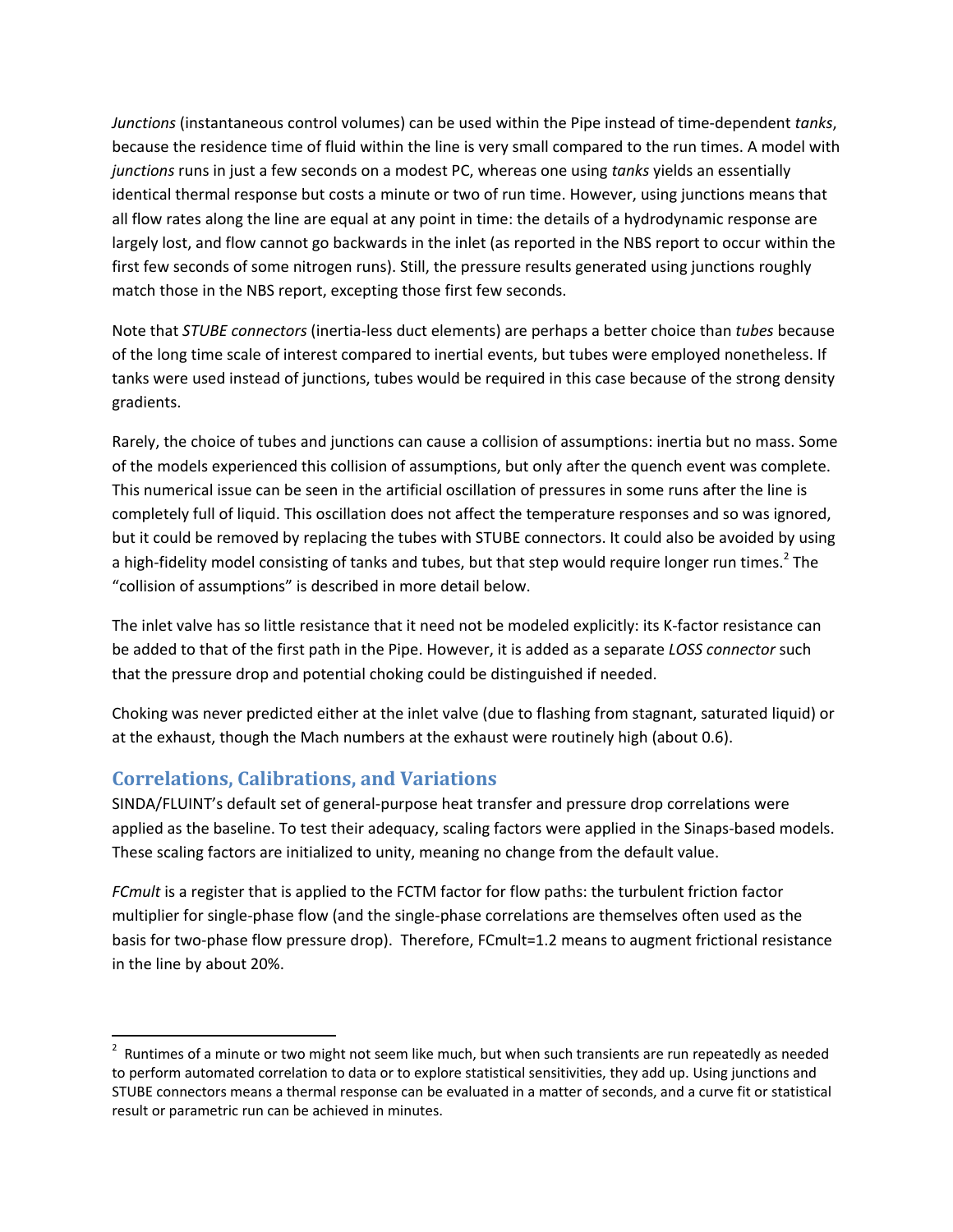*UAmult* is a register that is applied to the heat transfer *tie* UAM … the heat transfer conductance multiplier. A value of UAmult=0.8 means to reduce all convective heat transfer coefficients by 20%.

*IDmult* is a register applied to the pipe ID in order to assess sensitivity to that dimension. For example, a value of IDmult=1.01 means to increase the pipe inner diameter by 1%. The tolerance on wall thickness for ¾" copper tube is ±0.005" meaning the tolerance on the ID is ±0.01 inches (0.254mm). If this tolerance is interpreted as the limits of a 3‐sigma normal distribution from the nominal (mean) value, that means the standard deviation for IDmult is  $\sigma$  = 0.254mm/15.9mm/3 = 0.0053 ... a value that will be used to estimate the *minimum* uncertainty in the cooldown predictions.

*Psupply* and *Tsupply* are the registers defining the temperature (K) and pressure (Pa) of the inlet dewar liquid. Because the state is defined as liquid, Tsupply might be reduced if it is greater than  $T_{sat}(P\text{supply})$ .

In some models, the critical heat flux (CHF) scaling factors for ties, CHFF, is set using the register *CHFfact*, whose default value is  $\pi/24$  for the basic CHF correlation described in the SINDA/FLUINT manual. Setting CHFfact to a larger value raises the CHF and prolongs the nucleate boiling regime. Setting it to a negative (‐1.0) signals an alternate CHF correlation, which again scales with the absolute value of CHFF. However, SINDA/FLUINT does not allow nucleate boiling at any flux if the wall temperature is above the thermodynamic critical temperature  $(T_{\rm crit})$ , as will be discussed in detail later. This restriction limits the importance of the CHF scaling factor in this model or in any cryogenic quenching case, for that matter.

Setting the integer register *oneRun* to 1 signals the OPERATIONS logic to make a single transient run. This allows the user to adjust one or more of the above parameters, make a quick run, then refresh the comparison plots to see the effect visually.

SINDA/FLUINT also can be used to adjust one or more such factors automatically using the Solver high‐ level solution module. Setting *oneRun* = 0 invokes a 20‐step latin hypercube design space scan (DSCANLH), which finds starting points for a Solver‐based curve fit. Both DSCANLH and SOLVER return values of registers such as Psupply, IDmult, etc. that result in the best agreement between test data and predictions based on minimum RMS error. The RMS error is accrued in the OUTPUT block user logic, within initializations and summary calculations performed in the PROCEDURE block.<sup>3</sup>

In some cases, oneRun=2 signals that a statistical sampling is to be made to estimate the uncertainty in predictions based on declared probabilities of input parameters (such as *IDmult*).

## **Baseline Hydrogen Comparisons**

Raw (uncorrected) predictions are compared with the data from NBS Figures 2 through 7 in the plots below. Each page is arranged with predictions for both normal hydrogen (3:1 ortho:para) and parahydrogen on the same page to assist in visual comparison. A discussion follows the charts.

 $3$  The hydrogen models use all four stations, but station 2 is skipped in the RMS calculation for nitrogen because of its unpredictable behavior. Station 3 could similarly have been skipped, leaving station 1 and 4 results to form the basis of a best fit, but has been retained in the current versions. Possible causes for the discrepancies in station 2 and 3 data for the nitrogen tests are discussed later.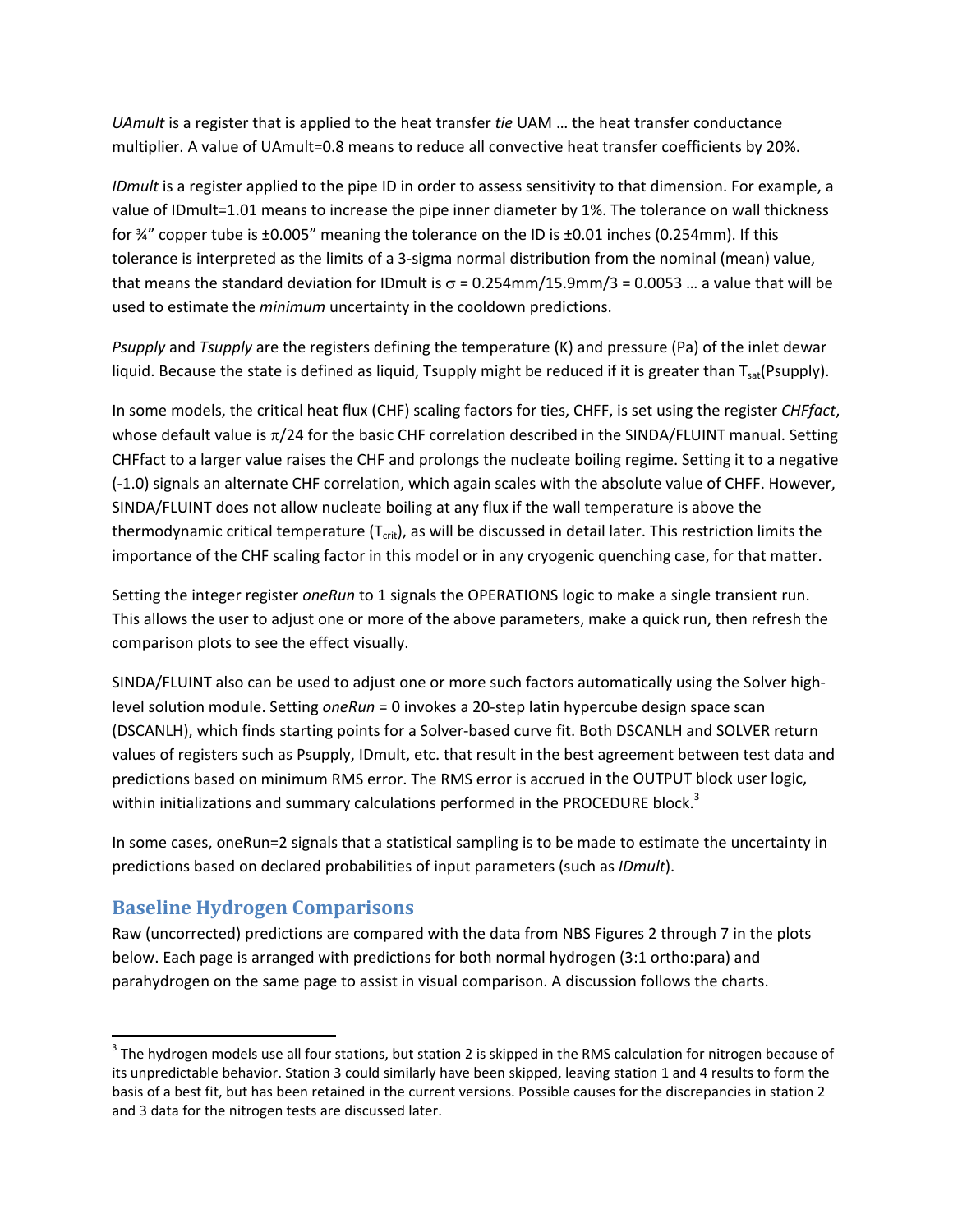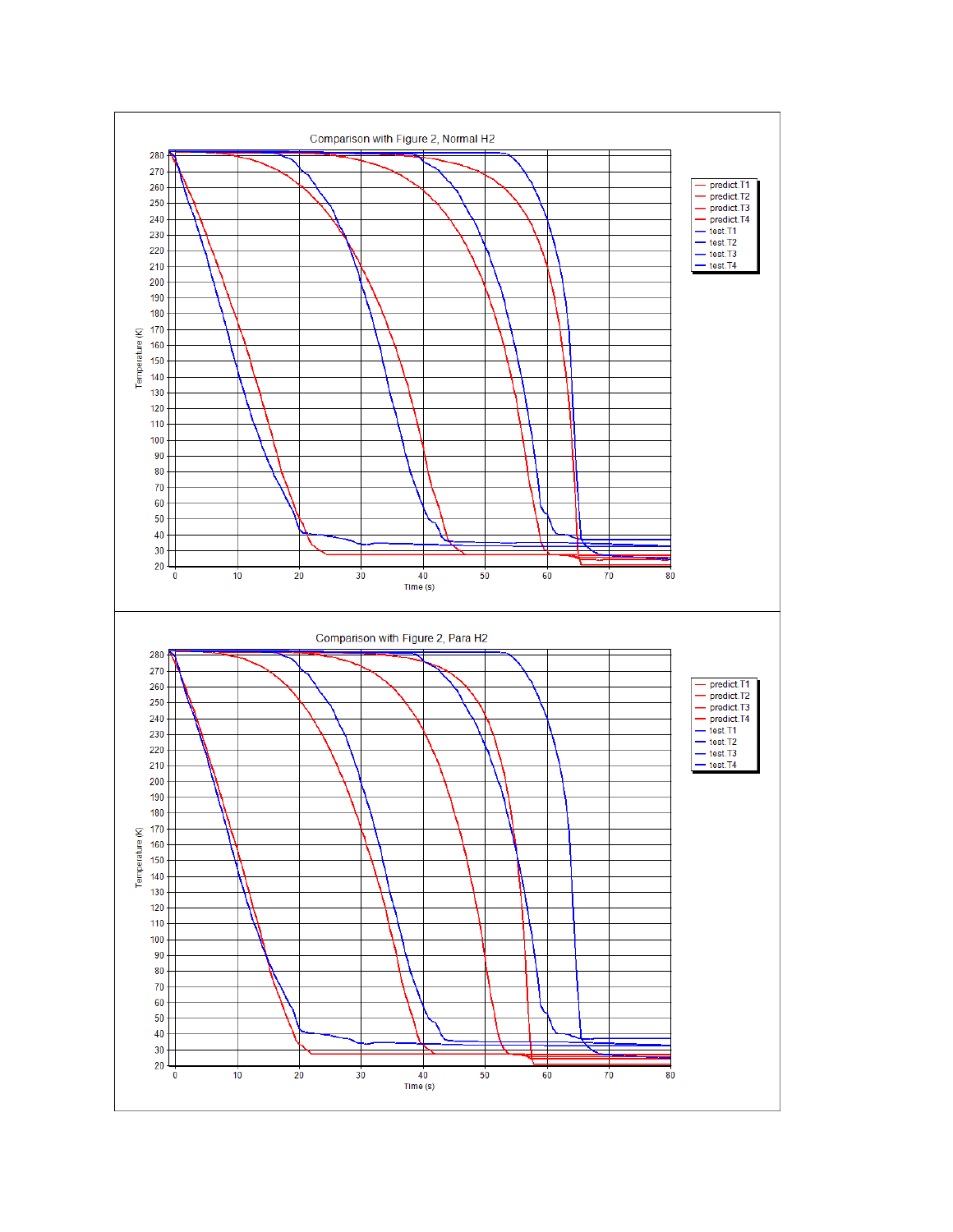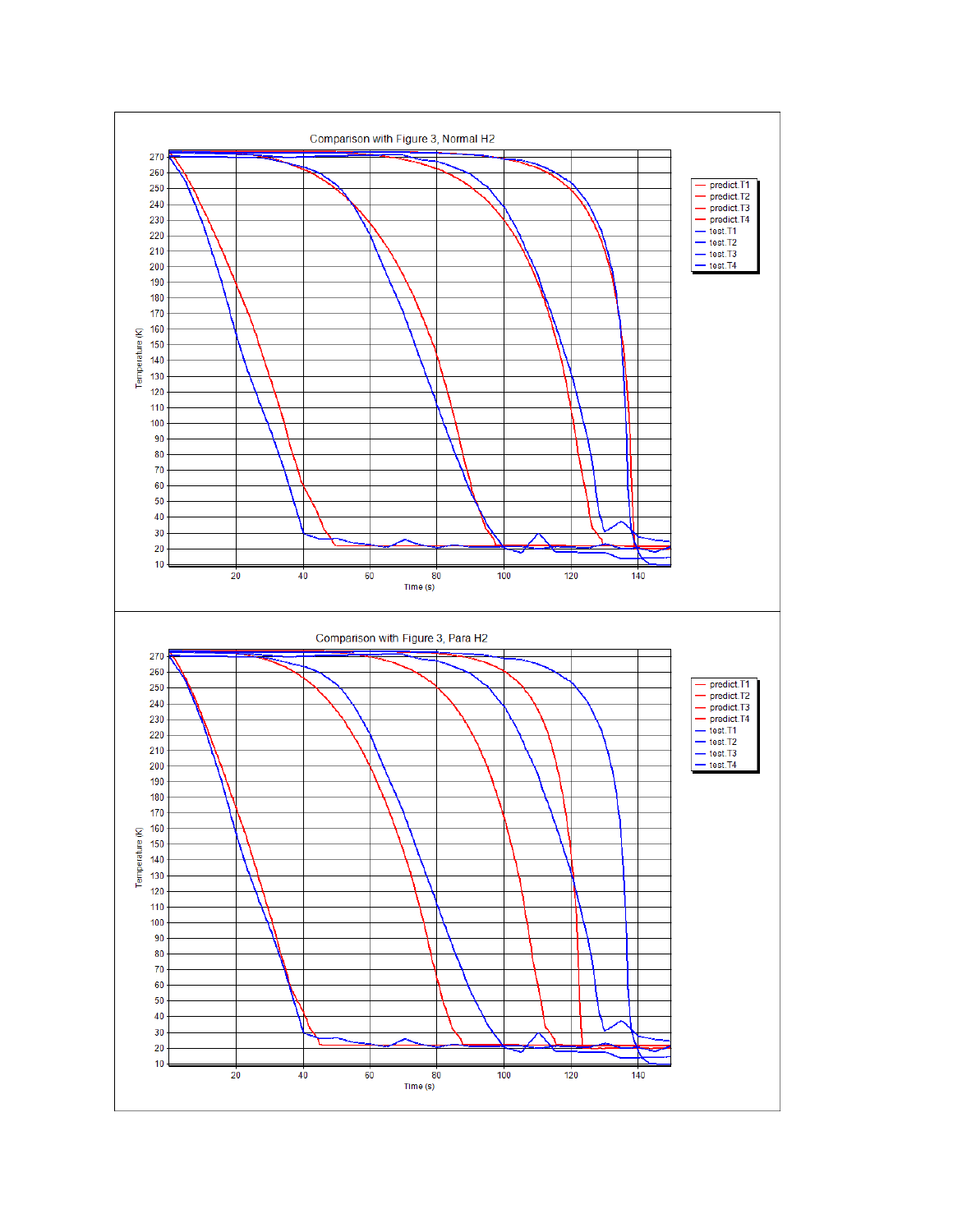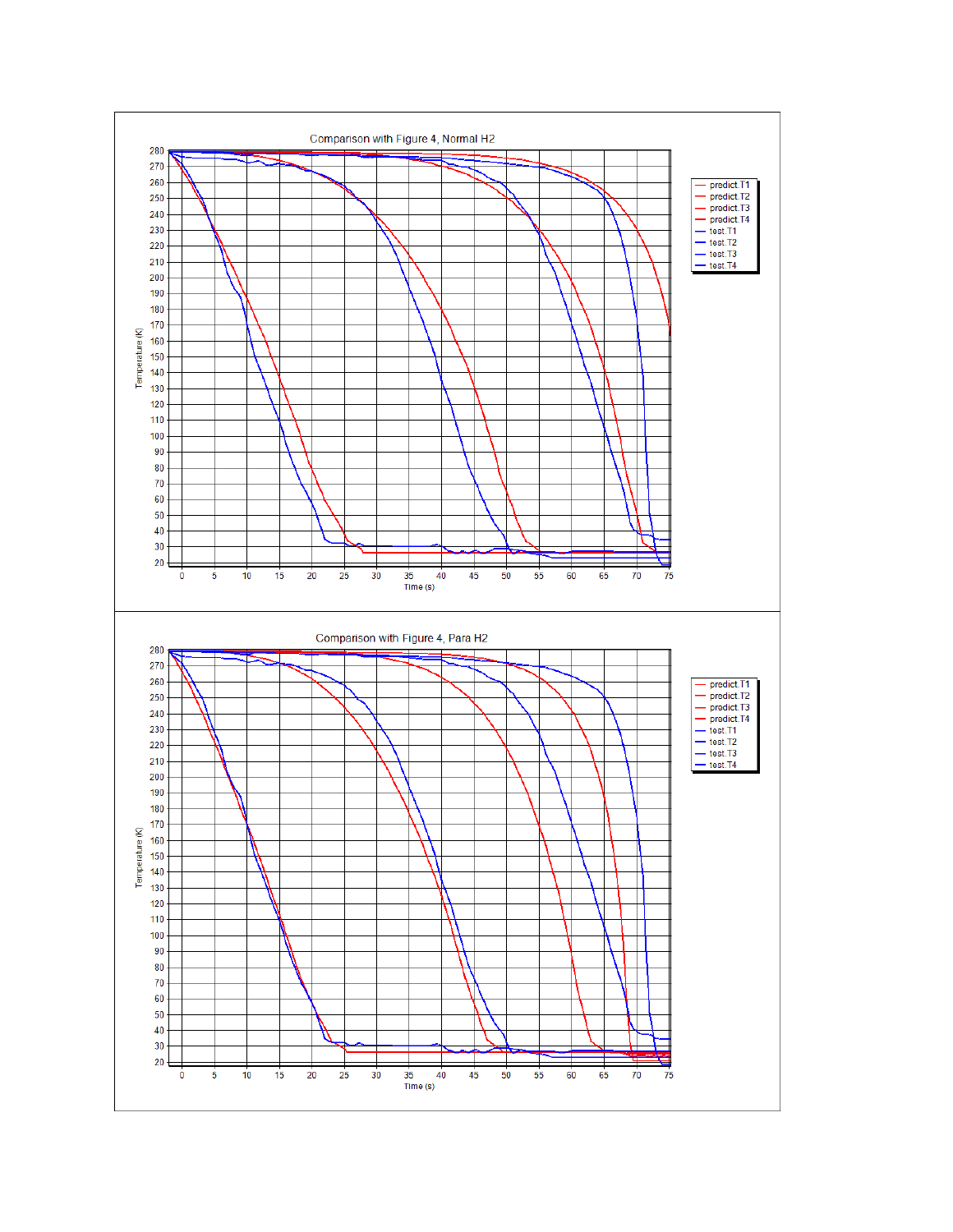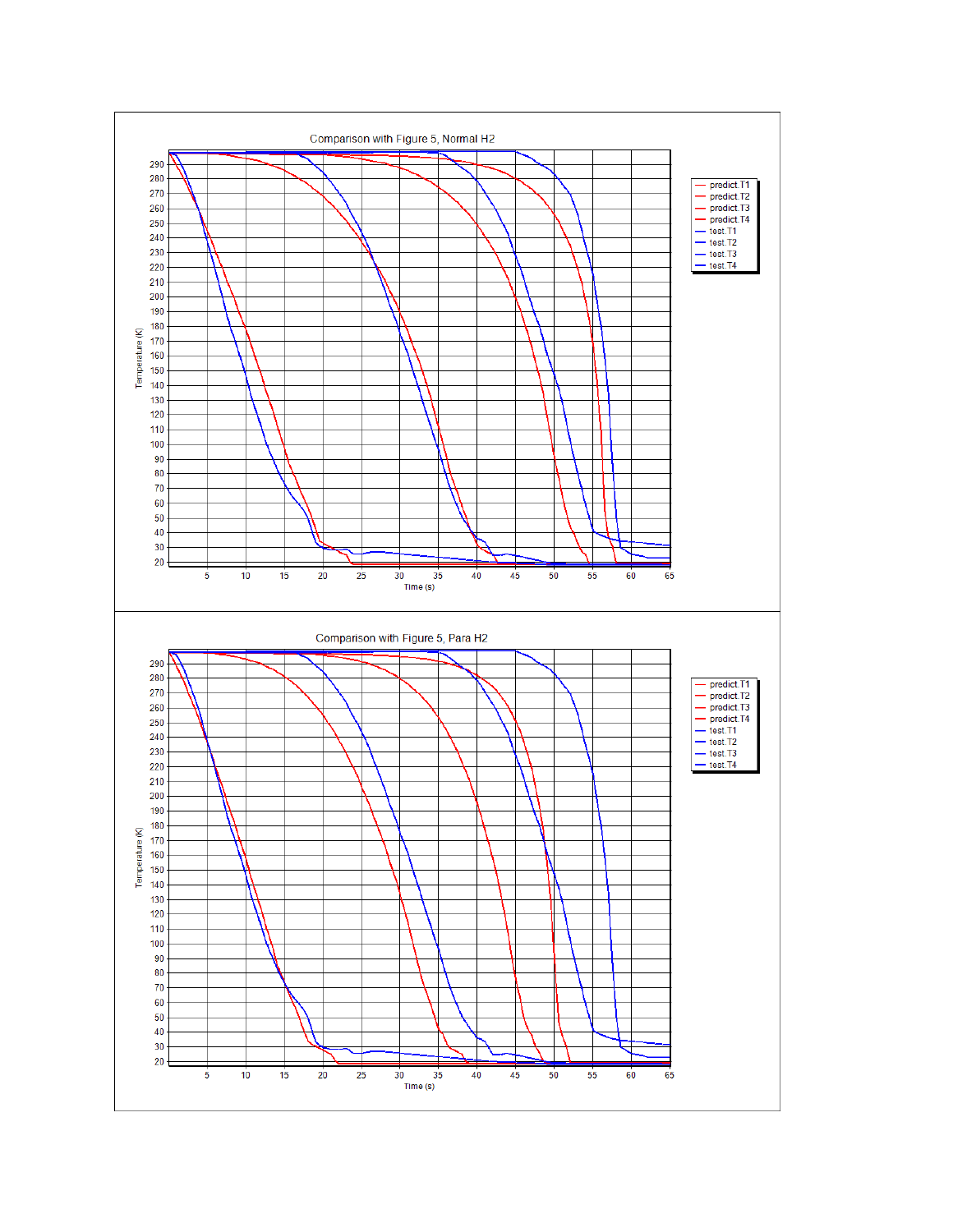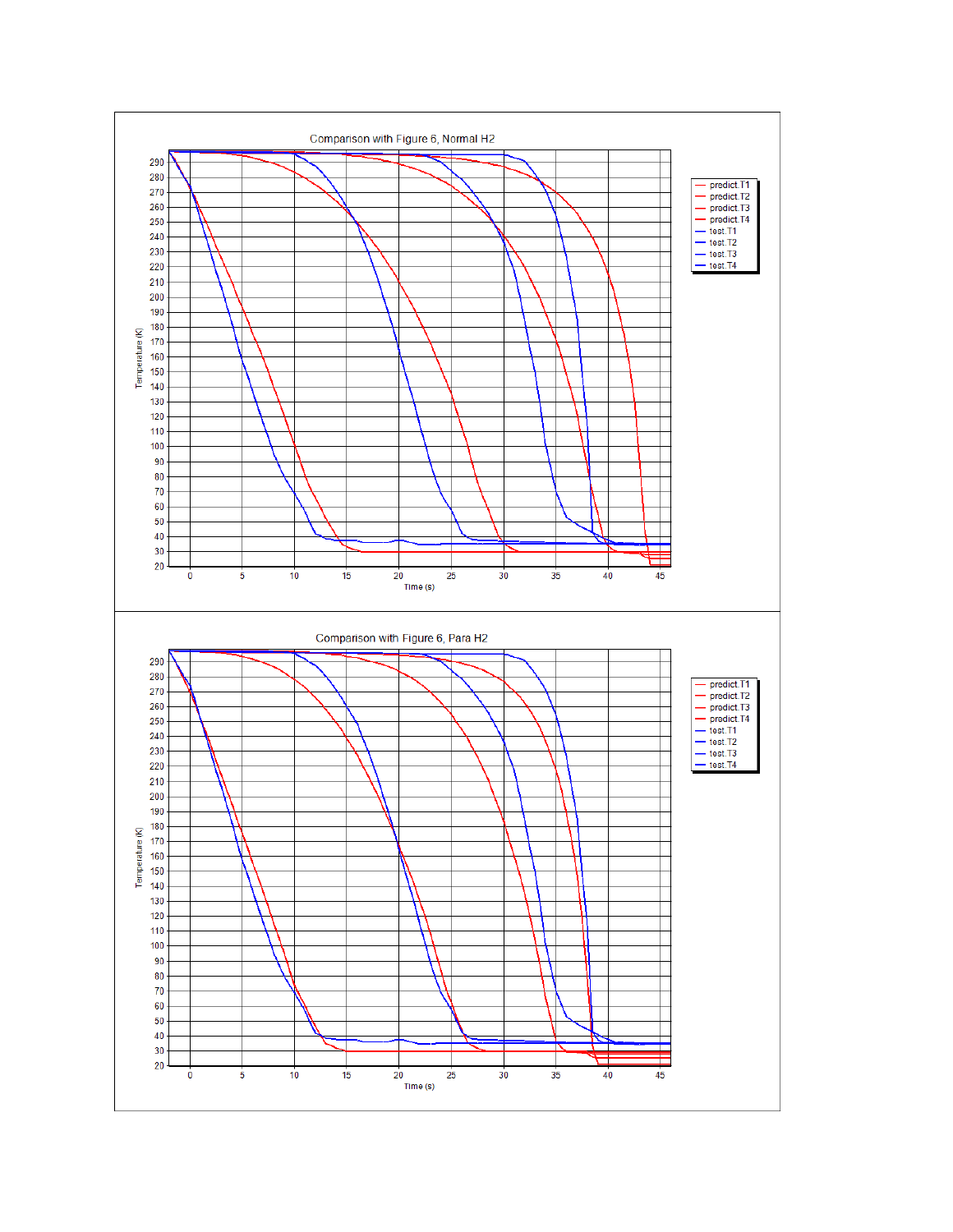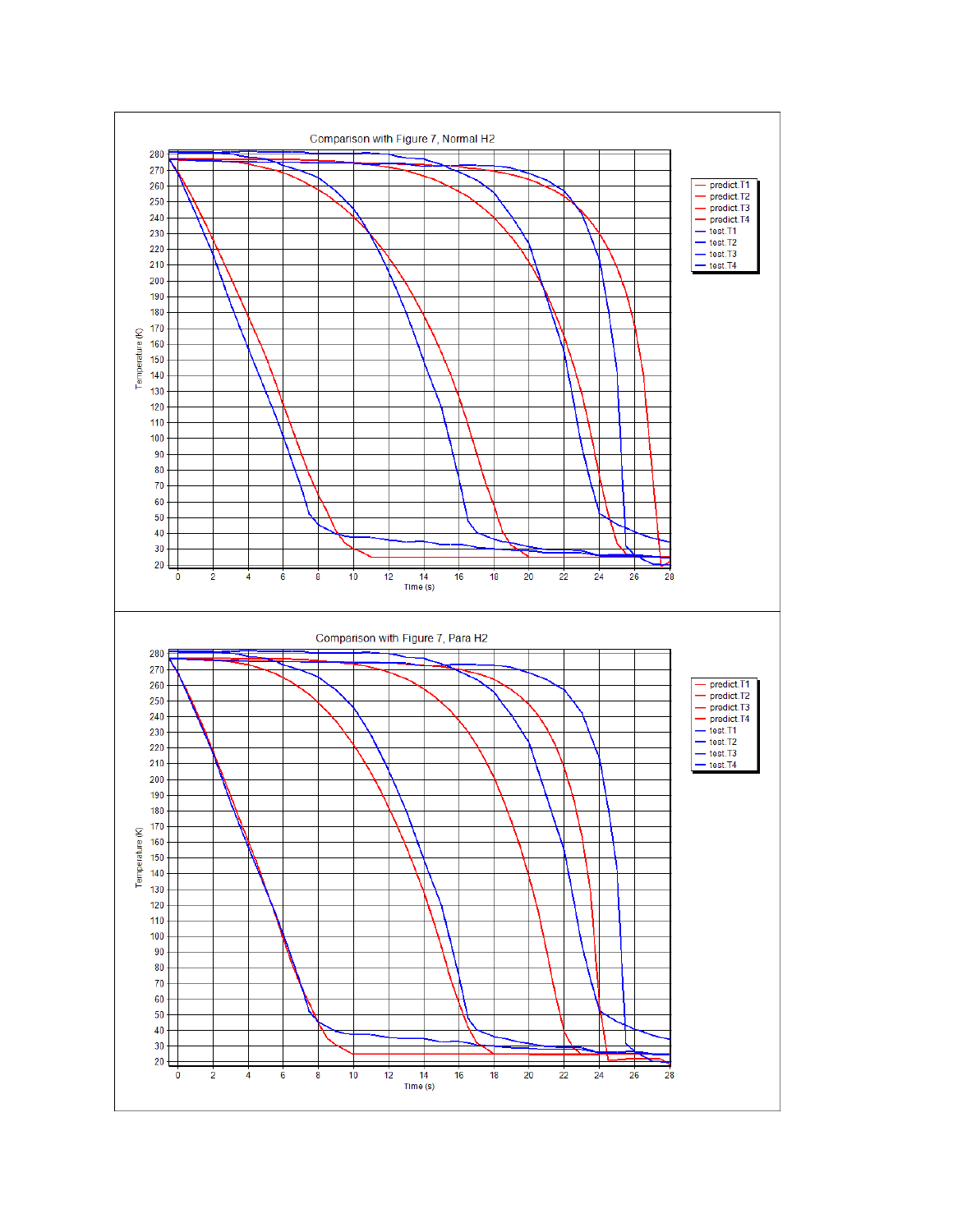# **Discussion of Hydrogen Comparisons**

The predictions made using the baseline (default) correlations in SINDA/FLUINT are quite good for normal hydrogen, especially considering the magnitude of the uncertainties involved (as will be quantified below).

The final (liquid) temperatures do not always correspond well, especially for the Figure 2 and 6 cases. The NBS test traces appear to be above saturation temperature. There is no single definitive explanation for this discrepancy. Several possibilities include (1) error in the thermocouples at low temperatures, (2) extrapolations made in digitizing the graphs to satisfy the need for temperature data at all times (this is certainly a possibility for Figure 2), (3) similar extrapolations made by the NBS authors when drawing lines, (4) the presence of dissolved gases, or (5) inaccuracies in the reported dewar pressures. Whatever the explanation, the difference is not significant since little energy exchange is involved by the time liquid is present: the cooldown event is over by that time.

The results for normal hydrogen tend to slightly overpredict the cooldown times. The predictions made using parahydrogen are also adequate, but tend to underpredict the cooldown time. An important observation is that the test results are almost always bracketed between the parahydrogen and normal hydrogen predictions.<sup>4</sup>

How far off are the parahydrogen predictions? One way to assess this discrepancy is to adjust one or more of the uncertainty parameters (registers UAmult, CAPmult, FCmult, IDmult, or Psupply). The automation of this process is discussed later, along with means of adjusting multiple uncertainties simultaneously. The discussion of why UAmult turns out to be a poor choice is also deferred. For now, note that any of the *individual* adjustments in the uncertainties yields good predictions for parahydrogen. Using Figure 5 as a test case, the approximate adjustments *in any single parameter* required in parahydrogen predictions in order to fit the test data are as follows:

CAPmult = 1.2 (20% increase in copper specific heat) FCmult = 1.4 (40% increase in frictional pressure drop) IDmult = 0.975 (2.5% decrease in pipe ID) Psupply reduced from 5.9 atm to 5.0 atm (18% decrease)

A more thorough analysis of the uncertainties and their relative importance and likelihood is provided later. For now, the key question is:

Was the hydrogen used in the NBS tests normal hydrogen, and therefore the SINDA/FLUINT predictions are very good, or was it parahydrogen and therefore the predictions made using default correlations are non‐conservative by roughly 20%?

To understand *why* there is so much difference between para and normal hydrogen predictions, it must first be understood that vapor phase advection is the dominant phenomenon in this comparison. Two-

 $4$  If the goal of an analysis is to conservatively predict the cooldown time, or the amount of hydrogen that will be consumed in the process, then normal hydrogen should be used as the working fluid.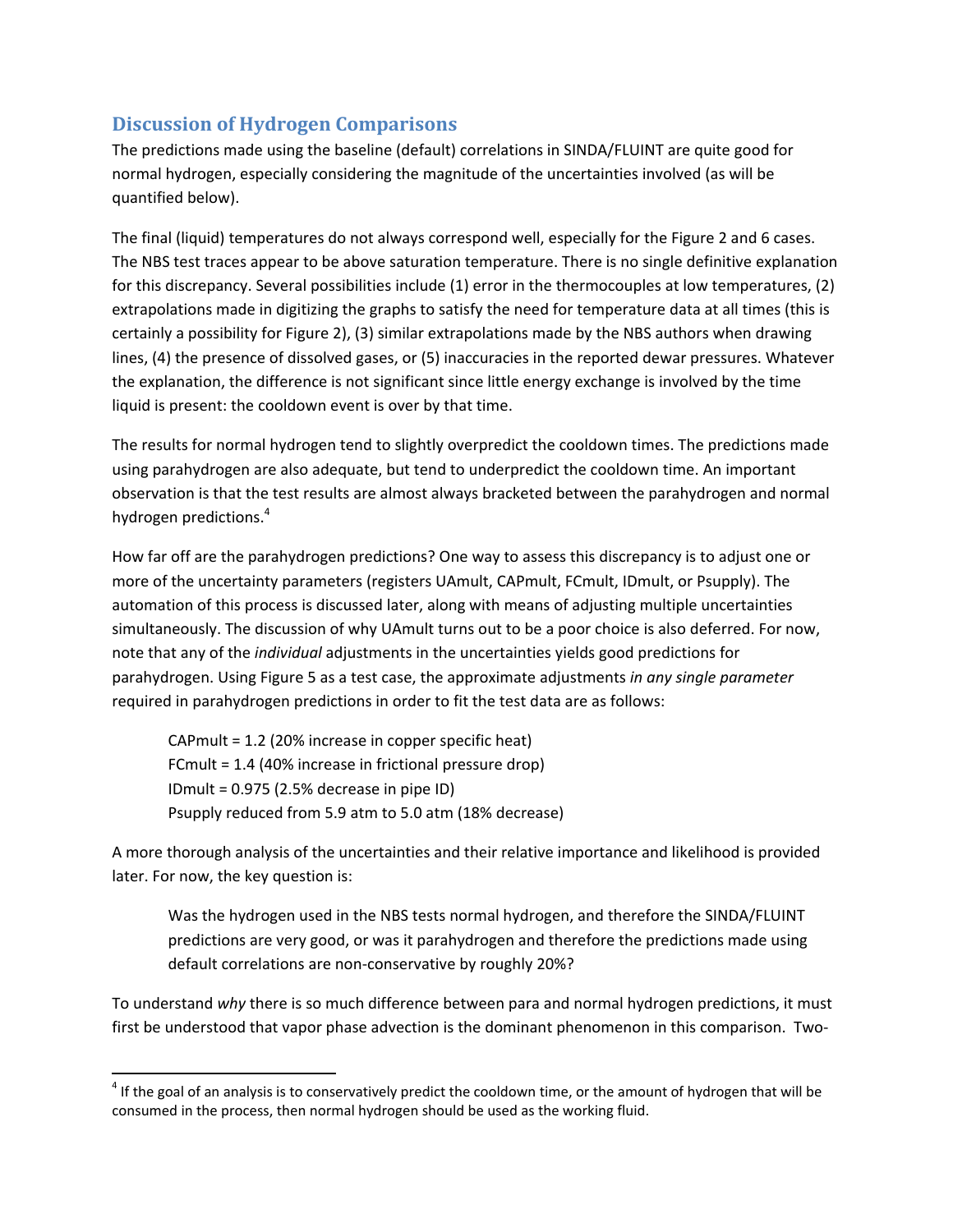phase flow and heat transfer might at first seem to be the most important phenomena, but they turn out to be of secondary importance, especially for hydrogen.

#### **The Importance of the Vapor Phase**

The importance of vapor phase heat transfer can be readily seen in Figure 9 of the NBS report, which for convenience has been inserted below. This test run was made starting with room temperature pipe in the upstream section (stations 1 and 2), but precooling the pipe in the downstream section (stations 3 and 4).<sup>5</sup> Notice that the temperatures of stations 3 and 4 rise back up to nearly room temperature in just a few seconds (with the warmer upstream pipe being the source of heating), then those wall temperatures fall back down as cold vapor enters those sections. In many ways, *it is better to think of the liquid hydrogen as a source of cold vapor* than to think of it as quenching the pipe.



Fig. 9 Line temperature history with saturated liquid hydrogen at a driving pressure of 7.6 atm with the downstream portion of the line partially precooled.

These statements can also be backed up by analytic arguments.

First, note that the  $C_p$  of copper (the previously presented figure is reprised below for convenience) drops off sharply once it is below 100K. What this means is that essentially all of the enthalpy of the copper has been removed in the process of cooling it from 300K to 100K, and that comparatively little

  $5$  This case could not be used for analytic comparisons since the initial condition (the temperature of the pipe in between stations) was unknown.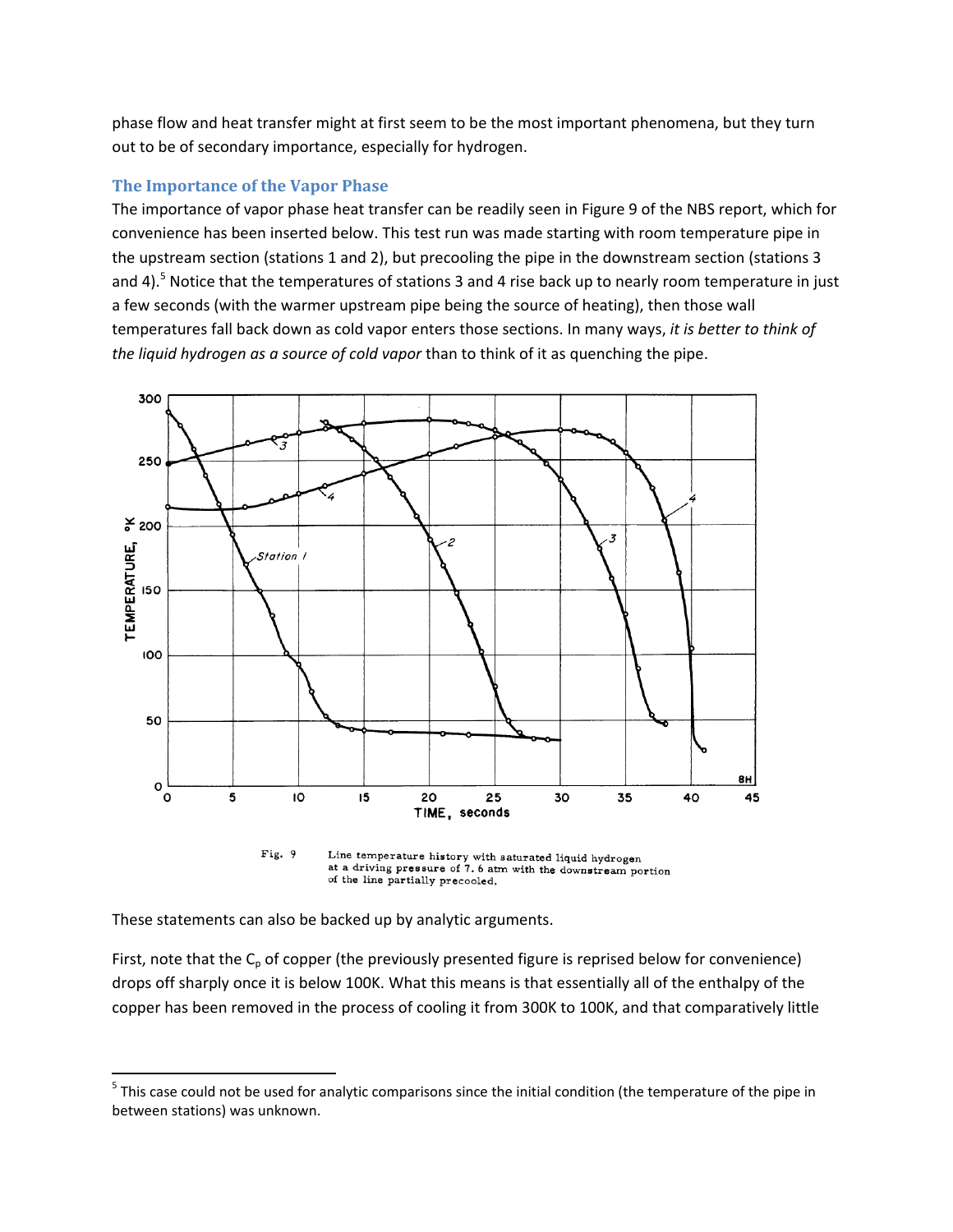

energy is extracted below 100K. In other words, the vapor does the bulk of the cooling job long before liquid appears next to the pipe wall.

Almost all the pressure drop in the pipe happens in the vapor section, which is no surprise given the low density of that phase. Liquid at relatively low velocity must be accelerated up to a very fast vapor velocity; the mass flow of liquid at the inlet roughly matches the exit mass flow of vapor, yet the volumetric flows are different by orders of magnitude. In each run, the mass flow rate starts small, and grows quickly as the "plug" of high‐friction vapor shrinks. This difference in relative frictional resistance is paralleled (per Reynolds' Analogy) by a similar difference in heat transfer coefficient between vapor and liquid regions. Of course, there are also huge temperature differences between wall and fluid in the vapor region compared to the liquid region (because the pipe has already been nearly completely quenched by the time liquid can be sustained within it).

Finally, from a hydrogen thermodynamic perspective, note the relatively large  $C_p$  of hydrogen gas compared to other fluids. For parahydrogen, the isobaric enthalpy drop from 300K to 30K (at about 0.8MPa, the saturation pressure corresponding to 30K) is 4015 kJ/kg, compared to a heat of vaporization at 30K of about 291 kJ/kg. This difference means that sensible cooling is 4015/291=13.8 times more important than is latent cooling.

Given the importance of vapor phase cooling of the line, the difference in properties between gaseous para and normal hydrogen are explored next.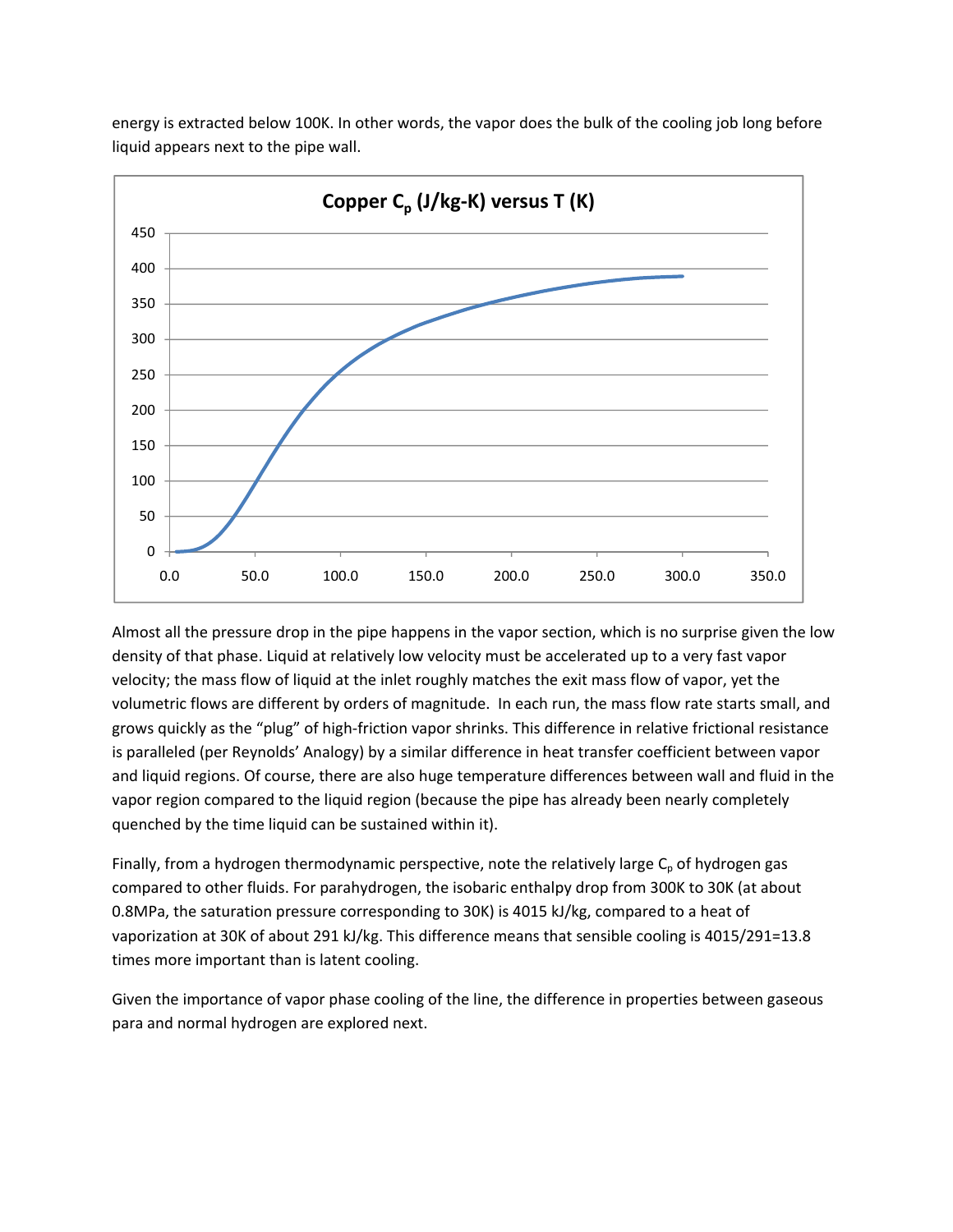## **The Key Differences between Para and Ortho Hydrogen**

At 2 bar,<sup>6</sup> the thermal conductivity (W/m-K) of gaseous hydrogen in the normal and para states is shown in the graph below.



From 150K to 200K, parahydrogen is almost 26% more conductive than is normal hydrogen.

The specific heat (J/kg‐K) shows an even stronger variation between the two forms of hydrogen (please note that the graph below does not start at zero  $C_p$  on the Y axis).

 $^6$  The relevant vapor properties are insensitive to pressure. 2 bar was chosen as representative.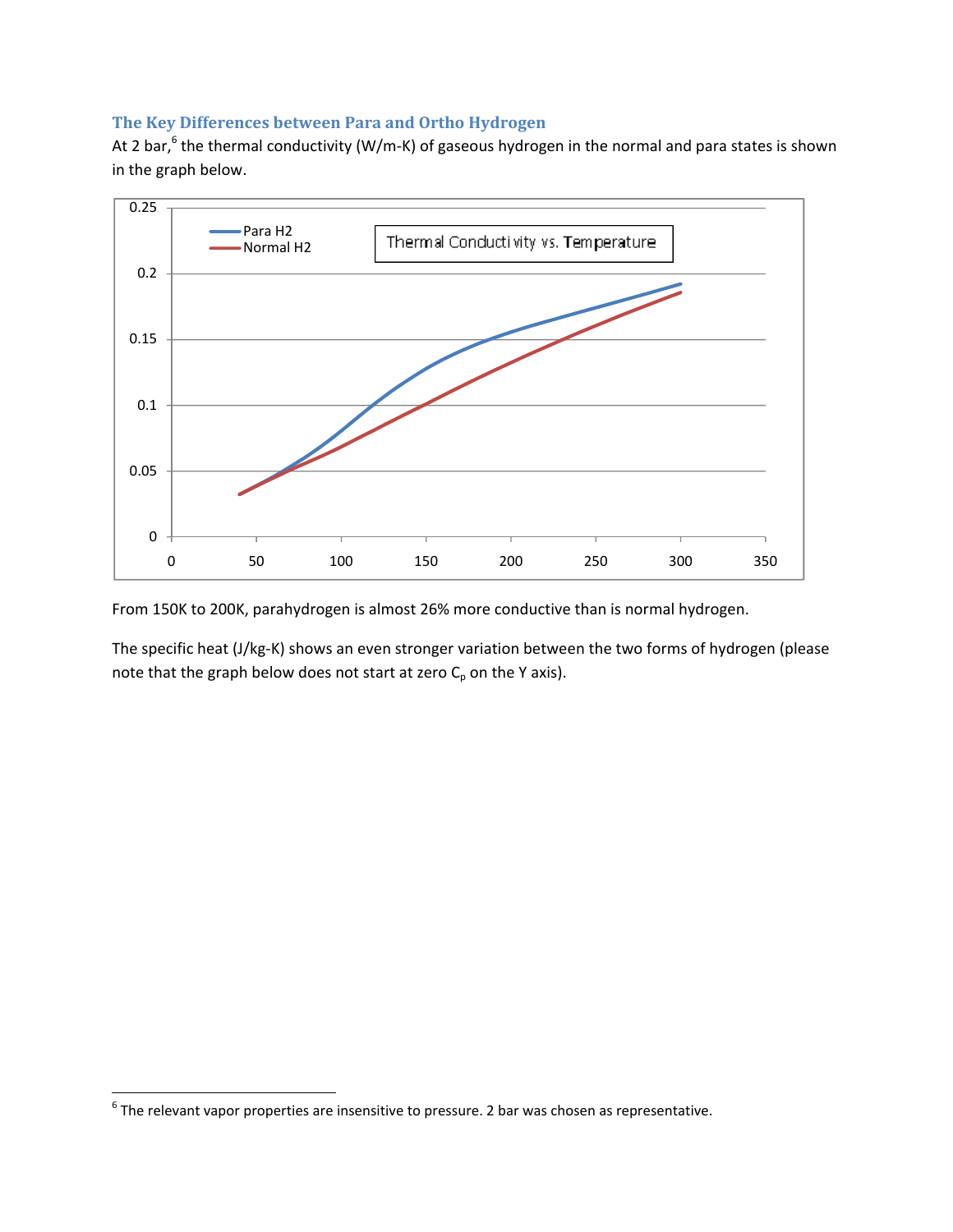

Densities, heats of vaporization, etc. are relatively close for the two fluids, and viscosity is essentially identical (at least according to REFPROP). This means that the Reynolds numbers are about the same for the two fluids, and so there is not much difference in the pressure drops and hydrodynamic response.

Even the Prandtl numbers are relatively similar, since the  $C_p$  and k of parahydrogen are higher than those of normal hydrogen and by about the same ratio. (The Prandtl number is proportional to  $C_p/k$ .) This means that even the Nusselt number of the two fluids is not appreciably different at the same flow rate, temperature, etc.

If the Nusselt numbers are approximately comparable, then this means that the heat transfer coefficient (h) of parahydrogen is as much as 26% larger than that of normal hydrogen (h =  $Nu*k/D$ ). However, as will be described in more detail later, the cooldown results are surprisingly insensitive to heat transfer coefficient values: the difference in conductivity does *not* explain the difference between the two fluids.

Rather, the real culprit is the difference in vapor specific heat. Recalling that the enthalpy difference between 300K and 30K is 4015 kJ/kg for parahydrogen at 8 bar, the same change of temperatures in normal hydrogen extracts 14% less cooling: 3518 kJ/kg. In other words, it isn't so much the vapor *convection* as the vapor *advection* that generates the difference in results.

Having identified the cause of the difference between para and normal hydrogen, the key question remains: which fluid did NBS use? Unfortunately, the answer is unknown and perhaps unknowable:  $'$  the

 $7$  The conversion of ortho to para hydrogen upon cooling, and the reversion to ortho upon heating, is a very complicated topic beyond the scope of this document and certainly beyond the expertise of this author.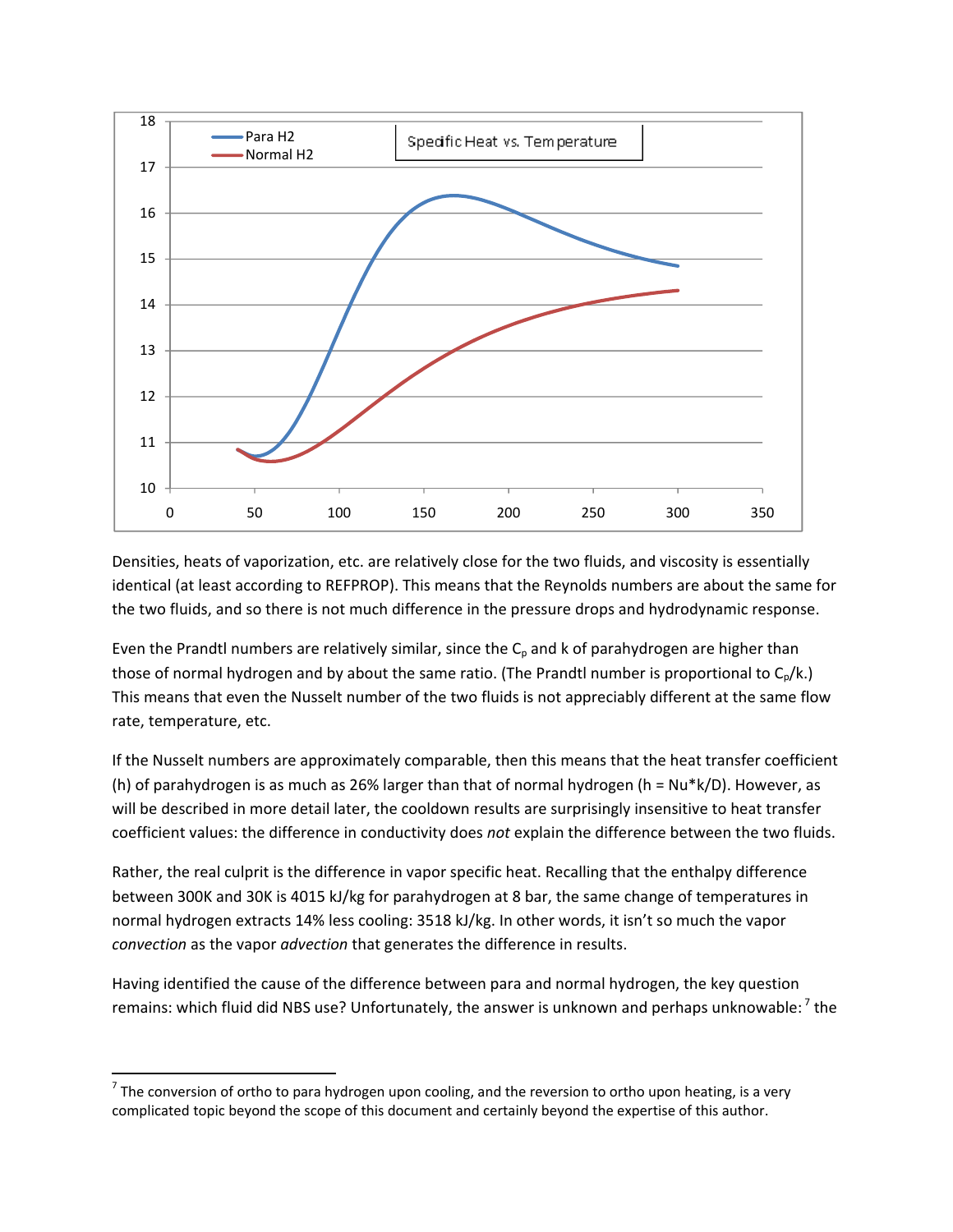NBS authors likely did not know, and in fact the exact concentration of para and ortho may have changed between tests.

Note that REFPROP does not provide pure ortho hydrogen properties, nor other combinations of ortho and para other than 3:1 "normal" hydrogen. Thus, only two distinct mixtures of para and ortho hydrogen were available to use to generate comparison predictions.

## **Baseline Nitrogen Comparisons**

Raw (uncorrected) predictions are compared with the data from NBS Figures 10 through 14 in the plots below.

A discussion follows the charts.

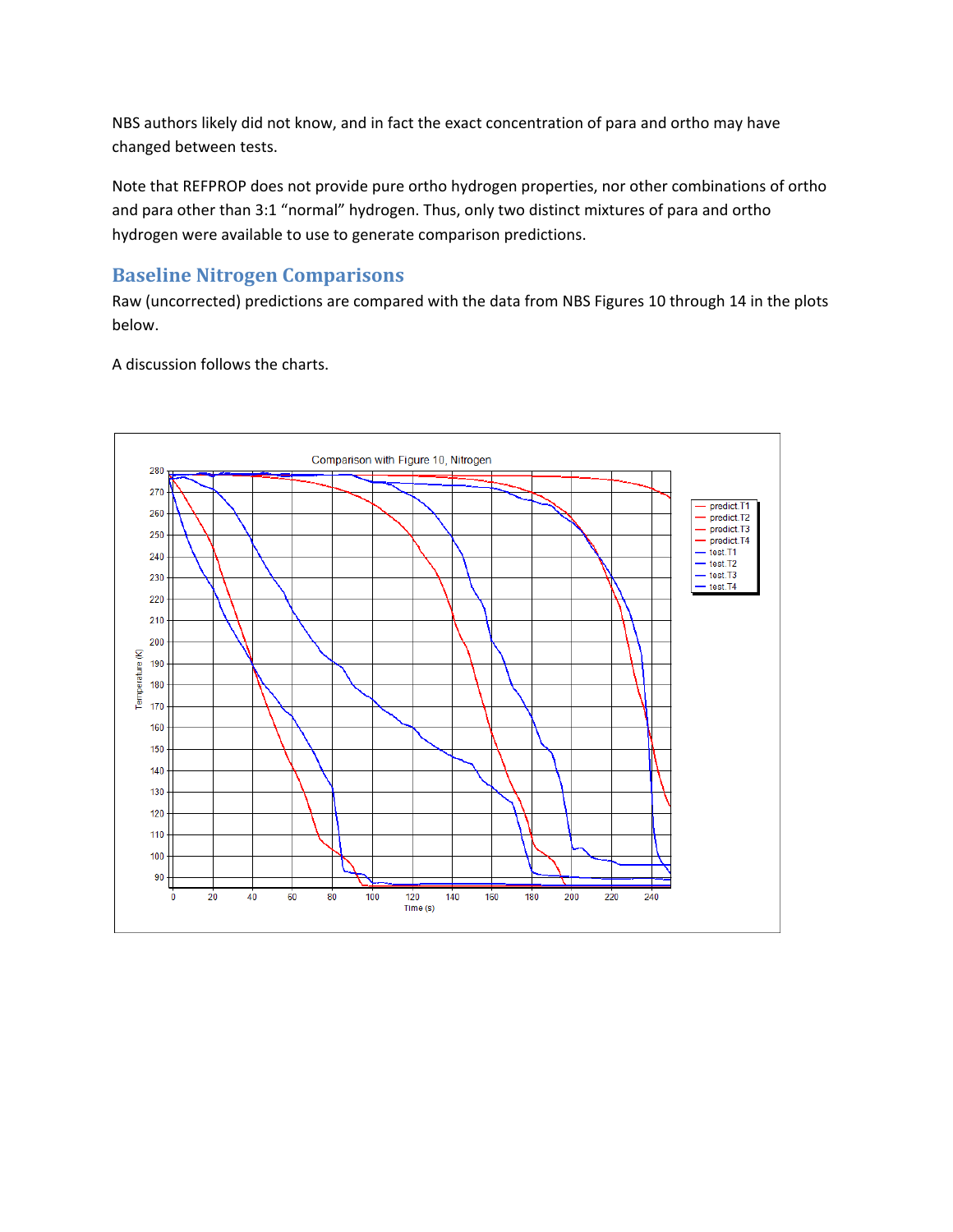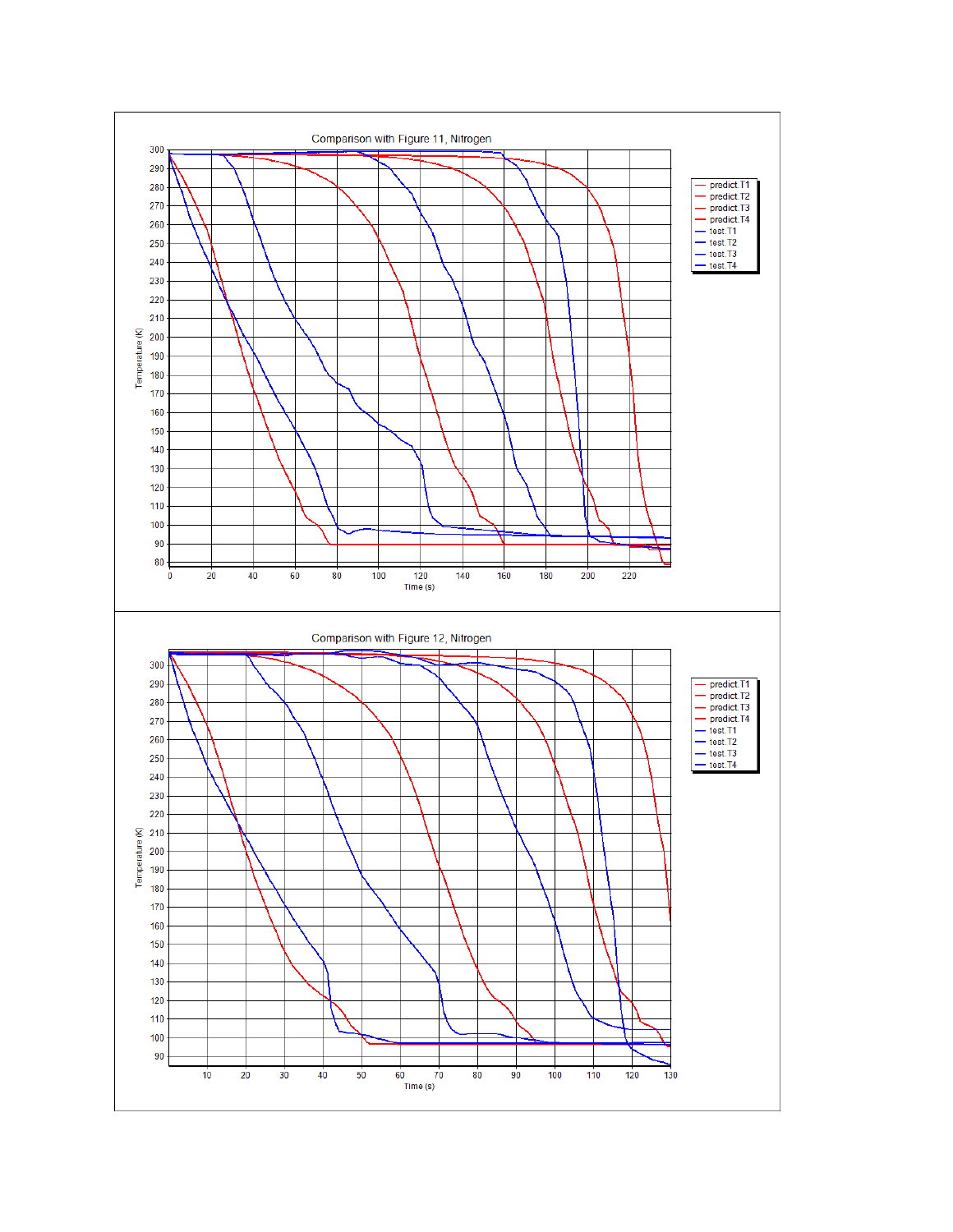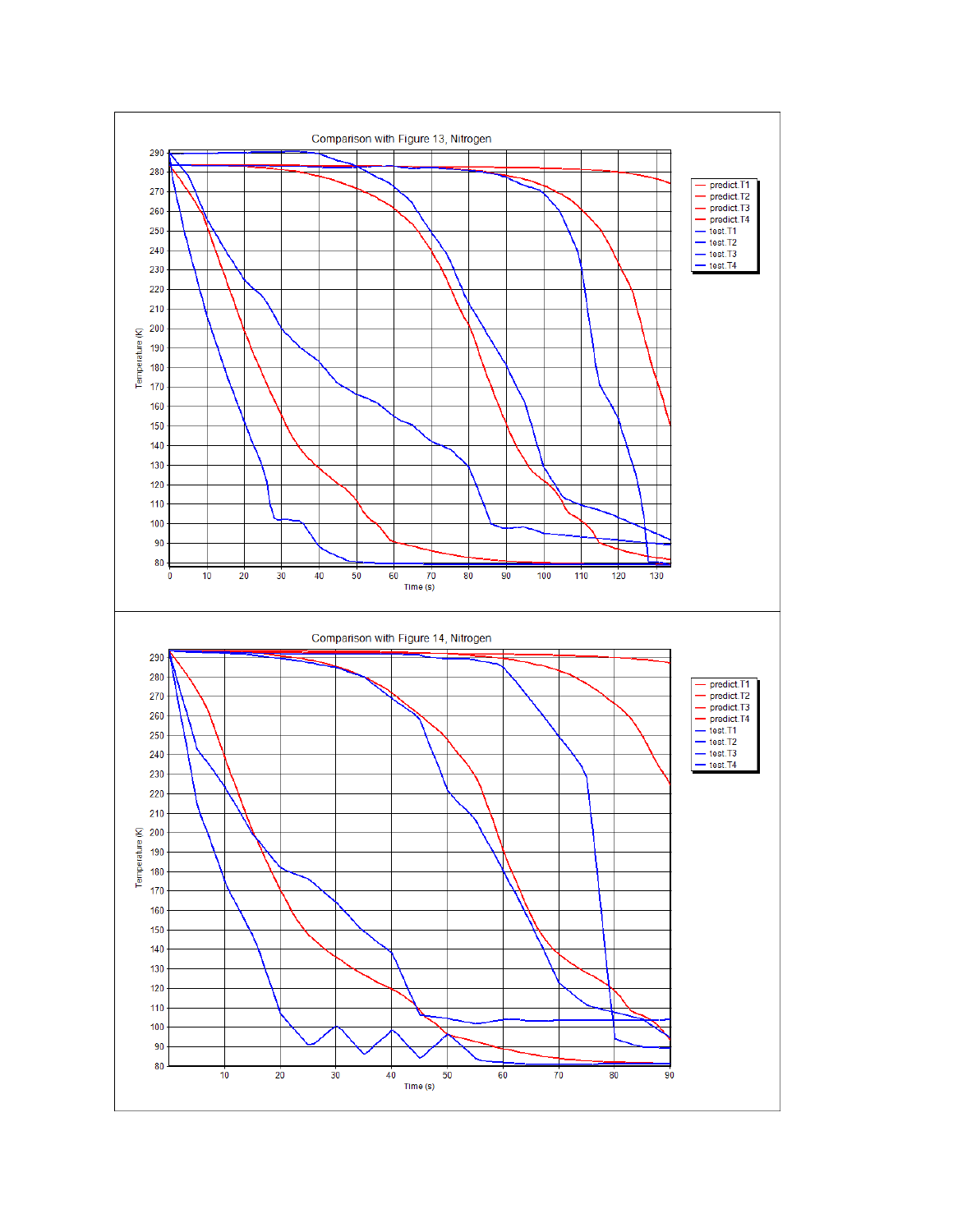# **Discussion of Nitrogen Comparisons**

Despite the smaller temperature range traversed, the comparisons between test and predictions made using default correlations are worse for nitrogen than they were for normal hydrogen. However, the quality of the predictions is better than it was for parahydrogen, and the nitrogen predictions also are at least in the "right direction" (i.e., on the conservative side).

Using Figure 12 as a test case, the same type of preliminary adjustment of individual uncertainties made for the Figure 5 hydrogen case can be repeated to gain a measure of how far off the predictions are. The following is a list of *individual* adjustments on each uncertainty as required to bring the nitrogen predictions in line with test data:

CAPmult = 0.9 (10% decrease in copper specific heat) FCmult = 0.8 (20% decrease in frictional pressure drop) IDmult = 1.02 (2% increase in pipe ID) Psupply increased from 5.9 atm to 6.5 atm (11% increase)

It appears SINDA/FLUINT is roughly 10% conservative in the prediction of nitrogen cooldown. The discrepancy appears to be even higher for subcooled cases (Figures 13 and 14 in the NBS report).

While it doesn't take a large adjustment to yield good results for both stations 1 and 4, stations 2 and 3 do not appear so well‐behaved. Station 2 in particular has a very different characteristic from other stations, and from how it behaved during hydrogen testing. It begins to cool down very quickly (almost instantly), and then cools slower than the other stations. While it might be easy to dismiss this behavior as evidence of an aberrant thermocouple, there might be a physical explanation.

The NBS report was focused not on cooldown times (thermal responses) but rather on pressure events. Its authors report that, unlike hydrogen, nitrogen peak pressures were sensitive to subcooling versus saturation. More to the point, they report that peak surge pressures were sometimes experienced at station 2, whereas with hydrogen the peak pressure was always experienced at station 1. This peak happens in the first few seconds, however: much shorter than the time scale of the thermal cooldown event.

One possible explanation is that a core of liquid nitrogen initially shoots past station 1, insulated by a low conductivity gas (inverted annular flow) due to film boiling. In other words, for hydrogen there was more of a flat front of liquid progressing through the pipe, whereas with nitrogen there was an extended two‐phase zone.

SINDA/FLUINT does not currently $^8$  support an inverted annular flow regime for hydrodynamic characterization, but it does include the effects of this regime on heat transfer. In the current study, homogeneous (no slip) flow was assumed in addition to thermodynamic equilibrium (perfect mixing at each axial location). To truly analyze a suspended liquid core would require not only an inverted annular regime to be added to the code, but also a full two-fluid model using "twinned tanks, twinned tubes,

 $8$  The current production release is Version 5.2.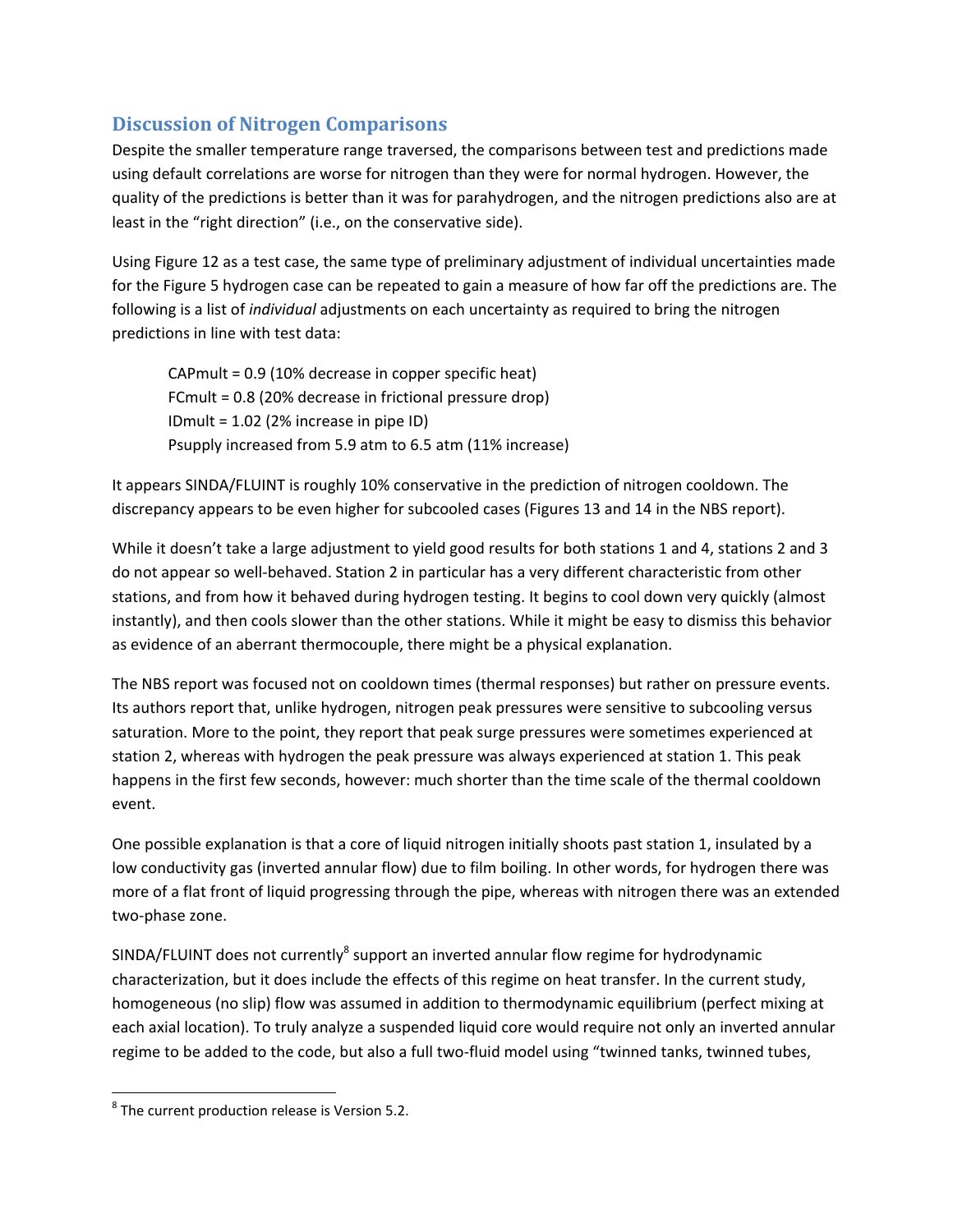and twinned ties:" slip flow with phasic nonequilibrium. Because of the short time scales of the thermohydraulic events that are exposed in such high‐temporal‐fidelity modeling, the CPU costs of such a run would be very high, and a new level of uncertainties would be unveiled (see SINDA/FLUINT User's Manual and training notes for more details). The engineering value of this investigation is questionable since the temperatures of both stations 1 and 4 are still very amenable to analysis using simpler, faster methods, and prediction of station 4 temperatures is the key to estimating cooldown times. Therefore, the idea of a floating core of liquid nitrogen was not investigated analytically in this study.

Distinct inflection points can be seen in the temperature histories for the nitrogen tests as the stations cross below about 140K: the rate of cooling suddenly increases. This change in slope is especially evident in the test data for stations 1 and 2 in Figure 12. It is believed that these points represent the conversion from film boiling to transition boiling. (Further transitions to full nucleate boiling should occur at even colder temperatures, but the evidence for those changes is more tenuous.)

One of the subpurposes of this study was to seek such points, since SINDA/FLUINT's default methods do not allow transition or nucleate boiling to commence until the wall is at least few degrees below the critical point such that it can thermodynamically sustain liquid.<sup>9</sup> For N<sub>2</sub>, whose critical point is 126K, this means liquid is not permitted against the wall until the wall is cooler than about 120K. However, in reality, as liquid droplets penetrate closer and closer to the wall, heat transfer is likely to increase during this brief regime. In other words, despite the lack of available correlations, a "transition" between film boiling and transition or nucleate boiling happens just above the critical point. (The "transition into transition boiling" is less evident in hydrogen traces, but does appear to sometimes happen in the 30K‐ 40K range: again just above the thermodynamic critical point instead of just below it.)

Nonetheless, the final results are very insensitive to this effect. Changing the heat transfer coefficient or CHF (critical heat flux) cut‐off does very little to the final results. In other words, *while there does appear to be some phenomenological gap in the SINDA/FLUINT default correlation set, its absence has little relevance to this type of cooldown problem.* One explanation for the insensitivity of the predictions to any details of two-phase heat transfer is the relative unimportance of two-phase heat transfer compared to single‐phase vapor heat transfer, which has been discussed previously (see prior hydrogen discussion, as well as a more detailed explanation below). In other words, the major effect of an extended two-phase zone in the nitrogen tests is that it caused colder vapor to be injected farther into the pipe.

However, the argument for the relative importance of vapor phase advection over two‐phase advection is not as strong for nitrogen as it is for hydrogen. For example, the enthalpy change going from 300K to 100K (again, at about 8 bar) is 222 kJ/kg for nitrogen, versus a heat of vaporization of 161 kJ/kg: single‐ phase vapor heat transfer is only slightly (222/161=1.38 times) more important than two‐phase heat transfer for nitrogen. (This is perhaps *why* an inverted annular regime may have formed in nitrogen but not in hydrogen … or at least not as noticeably in hydrogen. For nitrogen, cooling by latent heat is comparatively much more important than when quenching using hydrogen.)

<sup>9</sup> See Section 3.6.7 of the SINDA/FLUINT Manual regarding advanced two‐phase options for heat transfer *ties*.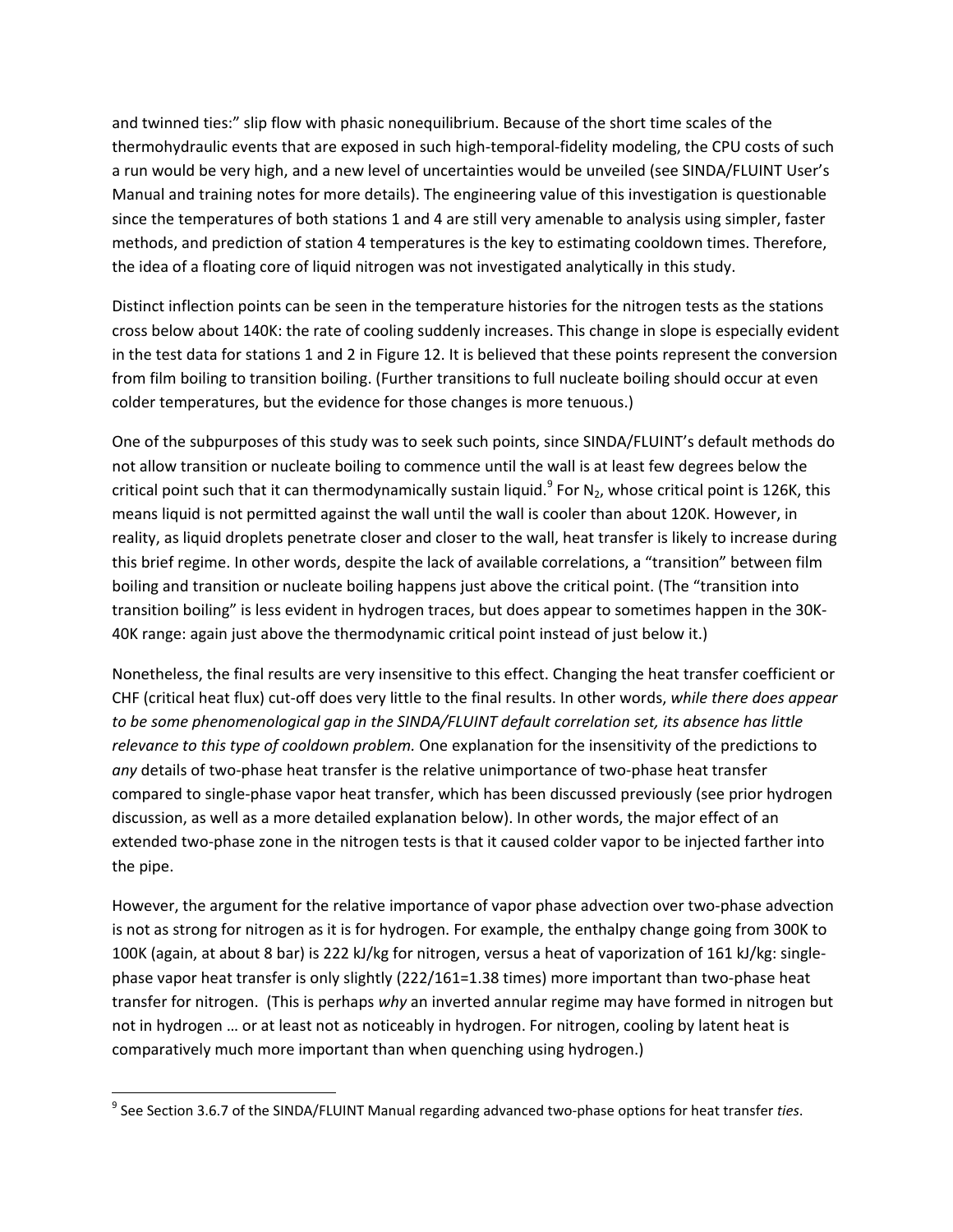It should be noted that, in an attempt to improve the predictions, other SINDA/FLUINT options were tested that are normally appropriate to strongly varying gradients in single‐phase flow. The integrated property method for heat transfer *ties* (MODR=5) was applied, but had no significant effect.<sup>10</sup> Similarly, a correction for friction for large radial temperature gradients (FCPVAR) did not have a significant effect.

# **Calibrating for Best Fit**

In the prior section, several uncertainties were *individually* adjusted to improve the correspondence between test and predictions: in order to help quantify the accuracy of the predictions. In this section, several of them<sup>11</sup> will be adjusted *simultaneously* using SINDA/FLUINT's Solver module.<sup>12</sup>

For the Solver to work, it must minimize or maximize the objective (a variable named OBJECT), perhaps subject to one or more constraints. No constraints were applicable in this case. The objective was chosen to be the RMS (root‐mean‐square) error, which is calculated in OUTPUT CALLS at discrete intervals:

 $OBIECT = SQRT\{\sum_{i=1,n}(T_i - P_i)^2\}/n\}$ 

The difference between test  $(T_i)$  and predictions  $(P_i)$  excluded station 2 for nitrogen because of the unpredictable response of that trace. Initialization (zeroing) and final calculations (e.g., taking the square root) take place in PROCEDURE before and after the transient call. The Solver evaluation PROCEDURE is repeated iteratively: a Solver calibration run requires roughly 50 transients be executed, each testing different values of the uncertainty parameters or "design variables."

CAPmult, FCmult, and Psupply were all chosen as *design variables*, with limits placed on their range of possible values. These limits allowed a pre‐scan to be used: DSCANLH, which returns a starting point for the Solver, which then completes the minimization. Using Figure 12 (saturated nitrogen) again as a demonstration case, the following fit was found:

CAPmult = 0.986 (1.4% decrease in copper specific heat) FCmult = 0.87 (13% decrease in frictional pressure drop) Psupply increased from 5.9 atm to 6.1 atm (3.3% increase)

Of course, when all three parameters are adjusted together, much smaller changes are needed to achieve the same fit versus adjusting only a single parameter at a time. The above results were typical: little adjustment was needed in the CAPmult, whereas moderate adjustment was needed in FCmult and/or Psupply. In other words, the copper properties are unlikely to be a source of error, but the pressure measurements might be in slight error and the pressure drop calculations probably contain the most error.

<sup>&</sup>lt;sup>10</sup> In retrospect, this is not surprising given the insensitivity to UAmult, as documented below.<br><sup>11</sup> IDmult, the inner diameter multiplier, will be excluded from this list. The sensitivity to this manufacturing tolerance will be investigated in the subsequent section using different methods.<br><sup>12</sup> Officially a "nonlinear programming system," the Solver may be used for design optimization, worst-case

scenario seeking, and--as used here--automating the fitting of models to data.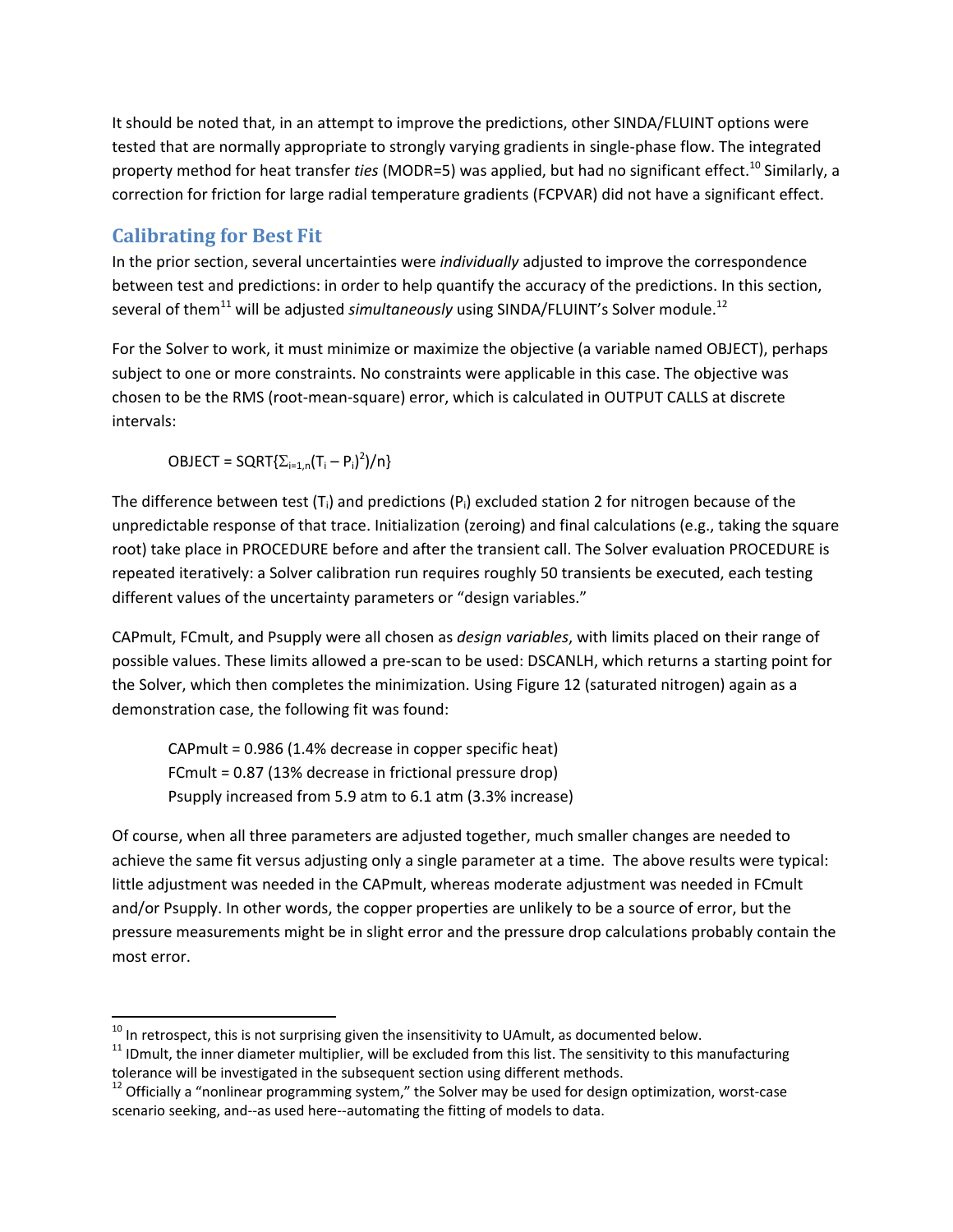The ID was assumed perfectly accurate (IDmult = 1.0) in the above assessment such that the effect of the manufacturing tolerance for that parameter could be assessed independently using statistical methods (see below). Also, the heat transfer multiplier UAmult was also excluded from the list of curve fit parameters, but for a very different reason as explained in a later subsection: adjustments in that parameter are largely irrelevant.

The plot of the fitted response corresponding to the above numbers is presented below, along with a reprise of the original (uncorrected) predictions (corresponding to Psupply=5.9 atm, and CAPmult=1.0 and FCmult=1.0).

Note that, in the ideal case, all possible uncertainties would be combined into a single calibration: they would all be added as "design variables." Similarly, all available data (e.g., Figures 2 through 7 for hydrogen, Figures 10 through 14 for nitrogen) would be used simultaneously as a measure of best fit: a series of transients would be used in PROCEDURE to calculate a single RMS error accumulated over all of the pertinent runs.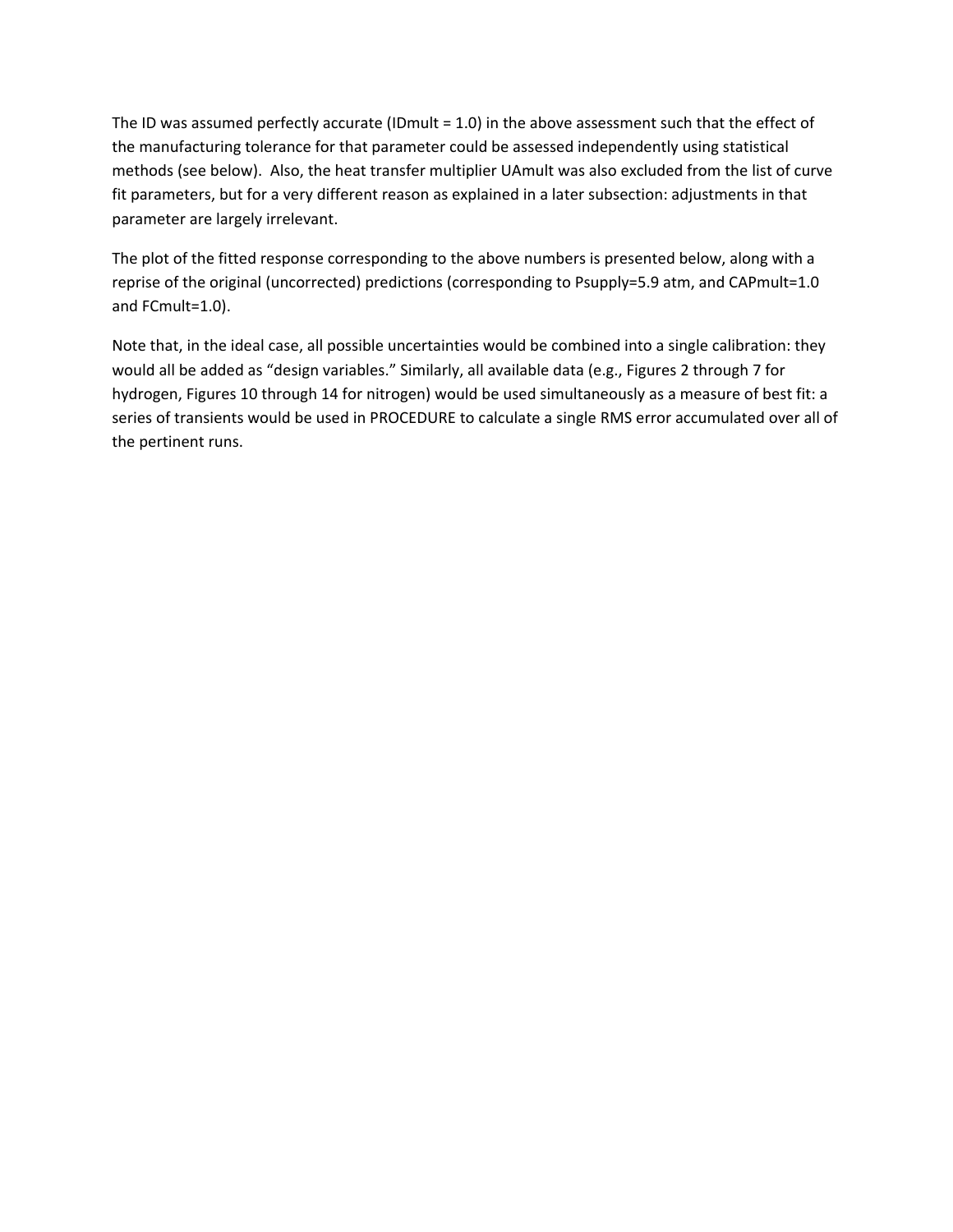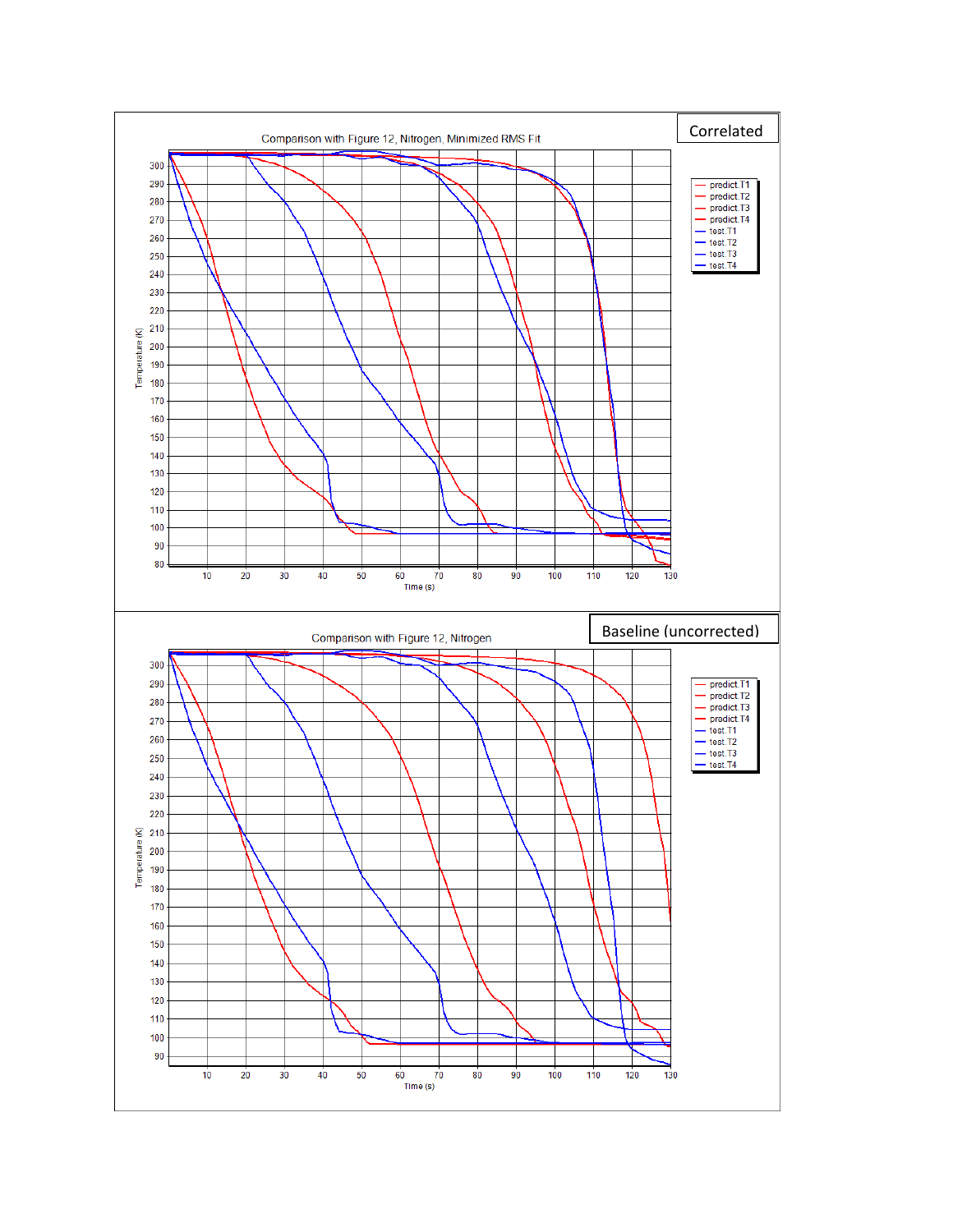# **The Insensitivity to Heat Transfer Coefficient**

One of the surprises of this study was the relative insensitivity of the results to changes in UAmult: the heat transfer multiplier. UAmult was applied to all heat transfer: liquid, vapor, and two-phase. In other words, despite the dominance of vapor phase advection, raising or lowering heat transfer rates did not greatly affect the predicted wall temperatures.

The reason for this insensitivity is that the effect is self‐correcting. If heat transfer rates are raised, then the liquid will tend to reach the same place in the pipe sooner. This means the vapor generation rate would be higher. But if the vapor generation rate is higher, then the frictional resistance is also higher: the same pressure drop between the dewar and the environment drives less flow through the tube. Specifically, *raising UAmult does not significantly decrease the cooldown time since the mass flow rate through the tube remains largely unaffected.* Instead, all that happens is that the temperature profiles in the vapor portion of the tube change, and even then only modestly.

Similarly, changing just the two‐phase coefficients such as CHFF had little to no effect (as noted earlier).

This lack of sensitivity to heat transfer calculations was somewhat disappointing, since one of the subpurposes of this study was to evaluate the default correlations in SINDA/FLUINT for heat transfer. However, this effect is at least encouraging that the predictions appear to be insensitive to *any* heat transfer uncertainties, though this is certainly not a global conclusion (e.g., it might not be applicable to an analysis of a turbopump cooldown case).

## **Estimate of the Minimum Uncertainty in Predictions**

The uncertainty in the inner diameter (ID) of the tube was excluded from the prior multivariate calibration of other uncertainties such that it could be independently assessed. The uncertainty in Psupply is caused by measurement accuracy (as well as unknown changes to the pressure during dewar depletion). The uncertainty in CAPmult is due to the lack of specific knowledge of the copper alloy used. The uncertainty in UAmult and FCmult are due to the accuracy and appropriateness of the underlying heat transfer and pressure drop correlations.

But while the uncertainty in IDmult is partly due measurement accuracy (the exact pipe specifications being unknown), it is mostly assumed to be a function of manufacturing tolerance: IDmult = 1.0000±(3\*0.0053) as described previously. Therefore, unlike the other unknowns, the degree to which ID mult is uncertain can be quantified, so it is treated separately<sup>13</sup> using statistical techniques.

The starting point for this statistical check is chosen as the results of the Solver‐generated curve fit for Figure 12, with CAPmult=0.986, FCmult=0.87 and Psupply=6.1 atm. This case will be sampled for the sensitivity of the cooldown time (defined as the time to bring the station 4 temperature down to Tsupply) and the quantity of liquid nitrogen used to accomplish this task.

<sup>&</sup>lt;sup>13</sup> This separation is largely for demonstration purposes and does not represent any limitation in SINDA/FLUINT. In other words, all uncertainties could be adjusted simultaneously using the Solver to achieve a best fit, or all of them could be assessed using DSAMPLE or other reliability engineering methods to predict the overall accuracy of the predictions … at least if the uncertainty in each variable could be estimated.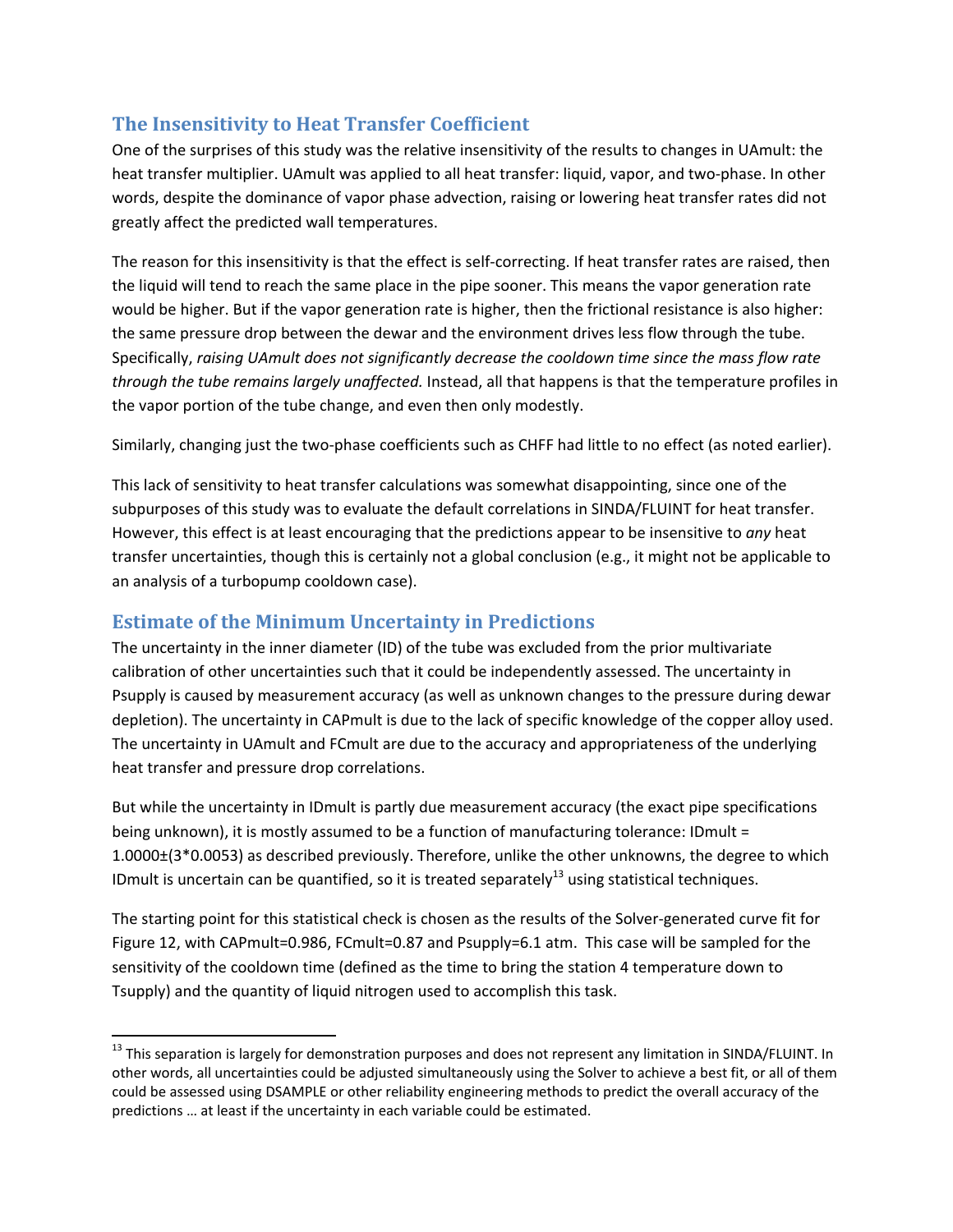Assigning IDmult to be a *random variable*, two *named constraint variables* are generated to track the relevant outputs from any one transient run: *liters2* (set to be the register *liters*, which is the total number of liters that have flowed out of the supply dewar), and *cooltime* (the end time or TIMEND value for the transient run, which was set in VARIABLES 2 when predict.T4 < Tsupply). A descriptive sampling of 50 transients is made using the DSAMPLE utility, and the RCSTTAB routine is called to provide summary data.

|     | NUMBER OF RANDOM VARIABLES =      |             |         |    | NUMBER OF REL. CONSTRAINTS =                                                                  |  |  |  |
|-----|-----------------------------------|-------------|---------|----|-----------------------------------------------------------------------------------------------|--|--|--|
|     | RELPROCEDURE CALLS $(LOOPCR) =$   |             |         | 50 | 50<br>VS. MAXIMUM (NLOOPR) =                                                                  |  |  |  |
|     |                                   |             |         |    | 50<br>OVERALL RELIABILITY TALLY = $1.00000$ ( 100.000%) TOTAL CUMULATIVE CALLS =              |  |  |  |
|     |                                   |             |         |    | NSEED = $111319312$ , AERRR = $1.000000E-05$ , RERRR = $1.000000E-03$ , LAST ROUTINE: DSAMPLE |  |  |  |
|     |                                   |             |         |    |                                                                                               |  |  |  |
|     | RELIABILITY CONSTRAINT TABULATION |             |         |    |                                                                                               |  |  |  |
|     |                                   |             |         |    |                                                                                               |  |  |  |
| NO. | NAME.                             | <b>MEAN</b> | STD DEV |    | COEF VAR                                                                                      |  |  |  |
|     | LITERS2                           | 14.714      | 0.47274 |    | 3.21284E-02                                                                                   |  |  |  |
|     | COOLTIME                          | 121.59      | 5.0941  |    | 4.18947E-02                                                                                   |  |  |  |

The key outputs (marked in red above) are the mean and standard deviations for the liquid volume (liters2) and time (cooltime) required to accomplish the cooldown task. Again using three standard deviations as the interpretation of "plus or minus," this yields the following conclusion:

LN2 required:  $14.7 \pm 1.4$  liters<sup>14</sup> Time required:  $122 \pm 15$  seconds

The key point to note in the above calculation is that **the** *minimum* **uncertainty in SINDA/FLUINT cooldown predictions is on the order of 10%.** This is a minimum value since only uncertainties in one manufacturing tolerance have been considered in the above numbers; when other uncertainties are included, the final uncertainty is likely to be several times larger. The total uncertainty in predictions is probably on the order of 30%, meaning that any conservative estimate of time and cryogen mass required based on a cooldown analysis should include a safety factor of *at least* 1.3.

Given the sensitivity of the results to the uncertainties involved, the underprediction of parahydrogen cooldown event (assuming the actual liquid was indeed parahydrogen!) by 20%, and the overprediction of the nitrogen cooldown event by about 10% appears to be as good as can be expected.

## **Side Discussion: Junction and Tube Conflicts**

As was noted above, the difference between choosing *tanks* (finite control volumes) and *junctions* (zero volume or instantaneous control volumes) was largely irrelevant for the thermal predictions. Therefore, faster solving junctions were used. Since run times were only slightly accelerated by choosing *tubes* (inertial flow paths) over *STUBEs* (zero inertia paths), tubes were chosen in case they helped smooth responses.

This choice (tubes and junctions) is not uncommon for long thin lines, which can exhibit nonnegligible inertia but contain negligible fluid mass or volume. However, this modeling choice can occasionally lead

 $14$  The value of 14.7 liters is likely to be a low estimate since junctions were used instead of tanks. An excess of 2.7 liters over the volume required to fill the line (12 liters) seems a little low.